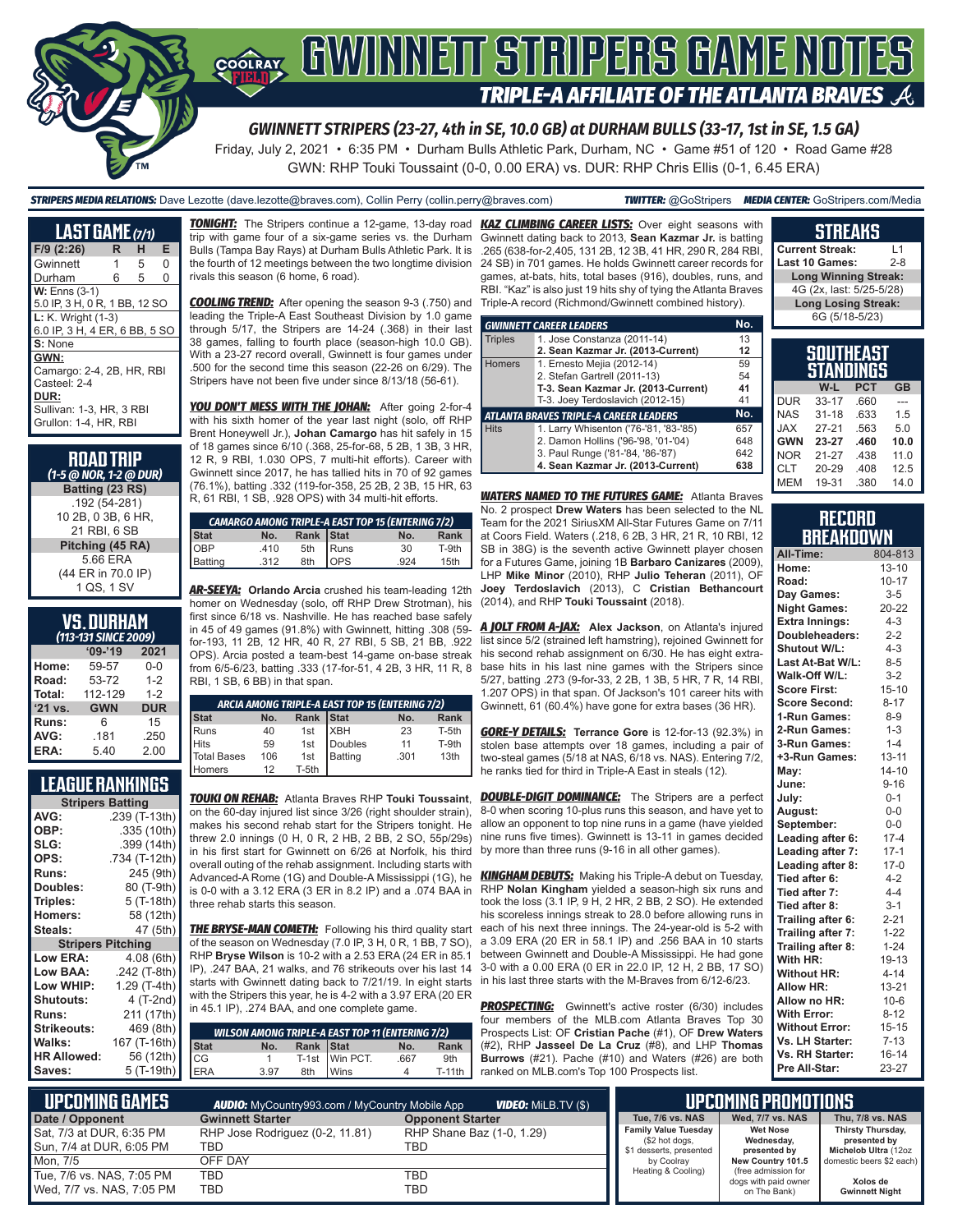

**ETC.**

| <u>Manager Matt Tuiasosopo</u>                                                |                                                                          |              |                                                     |                         |                                                           | <b>VS. 2021 OPPONENTS</b>                                                                                                                                               |                                                                                                                                                                       |                                         |                                                                               |                |                                   |                                                                 |                                     |                                         |                                   |
|-------------------------------------------------------------------------------|--------------------------------------------------------------------------|--------------|-----------------------------------------------------|-------------------------|-----------------------------------------------------------|-------------------------------------------------------------------------------------------------------------------------------------------------------------------------|-----------------------------------------------------------------------------------------------------------------------------------------------------------------------|-----------------------------------------|-------------------------------------------------------------------------------|----------------|-----------------------------------|-----------------------------------------------------------------|-------------------------------------|-----------------------------------------|-----------------------------------|
|                                                                               |                                                                          |              |                                                     |                         |                                                           | Matt Tuiasosopo is in his first season as Gwinnett manager and his third season                                                                                         |                                                                                                                                                                       |                                         | Home                                                                          | Road           | <b>Total</b>                      |                                                                 | Home                                | Road                                    | <b>Total</b>                      |
|                                                                               |                                                                          |              |                                                     |                         |                                                           | as a coach in the Atlanta Braves organization in 2021. He was named the seventh                                                                                         |                                                                                                                                                                       | <b>CHA</b>                              | ---                                                                           | 5-1            | $5 - 1$                           | COL                                                             | ---                                 | $---$                                   | ---                               |
|                                                                               |                                                                          |              |                                                     |                         |                                                           |                                                                                                                                                                         | manager in team history on 3/30/21. Tuiasosopo is both the youngest manager in<br>team history (turned 35 on 5/10) and the first former Gwinnett player to manage the | <b>DUR</b>                              | ---                                                                           | $1 - 2$        | $1 - 2$                           | LOU                                                             | $4 - 2$                             |                                         | $4 - 2$                           |
| club (hit .221 with 19 HR, 73 RBI in 178 games from 2016-17).                 |                                                                          |              |                                                     |                         |                                                           |                                                                                                                                                                         |                                                                                                                                                                       | <b>JAX</b><br><b>MEM</b>                | $1 - 5$<br>$5 - 1$                                                            | ---<br>$3 - 3$ | $1 - 5$<br>8-4                    | <b>MW DIV</b>                                                   | $4 - 2$                             | $0-0$                                   | $4 - 2$                           |
|                                                                               |                                                                          |              |                                                     |                         |                                                           |                                                                                                                                                                         |                                                                                                                                                                       | <b>NAS</b>                              | $3 - 2$                                                                       | $0-6$          | $3 - 8$                           |                                                                 |                                     |                                         |                                   |
|                                                                               |                                                                          |              |                                                     |                         |                                                           | Tuiasosopo made his managerial debut in 2019 with Class-A Rome, leading the club                                                                                        |                                                                                                                                                                       | NOR                                     | ---                                                                           | $1 - 5$        | $1 - 5$                           |                                                                 |                                     |                                         |                                   |
|                                                                               |                                                                          |              |                                                     |                         |                                                           | to a 65-74 record and earning Atlanta's Bobby Cox Award for minor league manager<br>of the year. He was set to return to Rome in 2020, but was reassigned to the Braves |                                                                                                                                                                       | <b>SE DIV</b>                           | $9-8$                                                                         | $10 - 17$      | 19-25                             |                                                                 |                                     |                                         |                                   |
| Alternate Site at Coolray Field once the MiLB season was canceled.            |                                                                          |              |                                                     |                         |                                                           |                                                                                                                                                                         |                                                                                                                                                                       |                                         |                                                                               |                |                                   |                                                                 |                                     |                                         |                                   |
|                                                                               |                                                                          |              |                                                     |                         |                                                           |                                                                                                                                                                         |                                                                                                                                                                       |                                         |                                                                               |                |                                   | LAST AT-BAT WINS (8)                                            |                                     |                                         |                                   |
| Tuiasosopo's Managerial Career                                                |                                                                          |              |                                                     | Games                   | W-L                                                       | <b>PCT</b>                                                                                                                                                              | <b>Playoffs</b>                                                                                                                                                       |                                         | The Stripers are 8-5 (.615) in games decided in the last at-bat in 2021.      |                |                                   |                                                                 |                                     |                                         |                                   |
| With Gwinnett (1 Season):<br>MiLB Career (2 Seasons):                         |                                                                          |              |                                                     | 50<br>189               | 23-27<br>88-101                                           | .460<br>.466                                                                                                                                                            | 0<br>0                                                                                                                                                                | Date/Opponent                           |                                                                               |                | <b>Score</b>                      |                                                                 | <b>Game-Winning Play</b>            |                                         |                                   |
|                                                                               |                                                                          |              |                                                     |                         |                                                           |                                                                                                                                                                         |                                                                                                                                                                       | 5/4 at Charlotte                        |                                                                               |                | 10-9 (12th)                       |                                                                 |                                     | Almonte scores on E4 (Reynolds)         |                                   |
|                                                                               |                                                                          |              |                                                     |                         | All staff bios available in the 2021 Stripers Media Guide |                                                                                                                                                                         |                                                                                                                                                                       | 5/9 at Charlotte<br>5/14 vs. Louisville |                                                                               |                | 12-9 (10th)<br>$2-1$ (8th)        |                                                                 | Camargo RBI single<br>Arcia solo HR |                                         |                                   |
|                                                                               |                                                                          |              |                                                     |                         |                                                           |                                                                                                                                                                         |                                                                                                                                                                       | 5/16 vs. Louisville                     |                                                                               |                | 5-4 $(9th)*$                      |                                                                 |                                     | Arcia walk-off solo HR                  |                                   |
|                                                                               |                                                                          |              |                                                     | EJECTIONS(2)            |                                                           |                                                                                                                                                                         |                                                                                                                                                                       | 5/25 vs. Memphis                        |                                                                               |                | $2-1$ (9th) <sup>*</sup>          |                                                                 |                                     | Kazmar walk-off single                  |                                   |
| Player/Coach                                                                  |                                                                          |              | Date/Inning                                         |                         |                                                           | <b>Umpire</b>                                                                                                                                                           |                                                                                                                                                                       | 6/18 vs. Nashville                      | 6/9-G2 at Memphis                                                             |                | $3-1$ (8th)<br>8-7 (10th)*        |                                                                 | Waters RBI single                   | Arcia scores on E4 (Hiura on Lucroy FC) |                                   |
| <b>Ryan Goins</b><br><b>MGR Matt Tuiasosopo</b>                               |                                                                          |              | 5/25 vs. MEM, 7th Inning<br>6/3 vs. JAX, 8th Inning |                         |                                                           | <b>HP Clint Vondrak</b><br><b>HP Alex Tosi</b>                                                                                                                          |                                                                                                                                                                       | 6/30 at Durham                          |                                                                               |                | $2-1$ (9th)                       |                                                                 | Pache RBI single                    |                                         |                                   |
|                                                                               |                                                                          |              |                                                     |                         |                                                           |                                                                                                                                                                         |                                                                                                                                                                       |                                         |                                                                               |                |                                   |                                                                 |                                     |                                         |                                   |
|                                                                               |                                                                          |              |                                                     |                         |                                                           |                                                                                                                                                                         |                                                                                                                                                                       |                                         |                                                                               |                |                                   |                                                                 |                                     |                                         | *Denotes "walk-off" win           |
|                                                                               |                                                                          |              |                                                     |                         | <b>TEAM DEFENSE (3RD IN TRIPLE-A EAST)</b>                |                                                                                                                                                                         |                                                                                                                                                                       |                                         |                                                                               |                |                                   | <b>GWINNETT PLAYERS USED (51 IN 2021)</b>                       |                                     |                                         |                                   |
| <b>PCT</b>                                                                    | G                                                                        | <b>TC</b>    | PO                                                  | A                       | Е                                                         | <b>DP</b>                                                                                                                                                               | <b>TP</b>                                                                                                                                                             |                                         | Pitchers (29):                                                                |                | Kingham, Nolan                    |                                                                 | Position (22):                      |                                         | Martinez, Carlos                  |
| .985                                                                          | 50                                                                       | 1781         | 1298                                                | 457                     | 26                                                        | 52                                                                                                                                                                      | $\mathbf{1}$                                                                                                                                                          |                                         | Arano, Victor                                                                 |                | Lee, Dylan                        |                                                                 | Almonte, Abraham                    |                                         | Morales, Jonathan                 |
| <b>Catchers</b>                                                               |                                                                          | <b>SB</b>    | $\mathsf{cs}$                                       | <b>ATT</b>              | <b>PCT</b>                                                | <b>PB</b>                                                                                                                                                               | W-L                                                                                                                                                                   |                                         | Biddle, Jesse                                                                 |                | Lopez, Yoan                       |                                                                 | Arcia, Orlando                      |                                         | Pache, Cristian                   |
| Casteel, Ryan                                                                 |                                                                          | $\mathbf{1}$ | 0                                                   | $\mathbf{1}$            | .000                                                      | $\mathbf{1}$                                                                                                                                                            | $1 - 1$                                                                                                                                                               |                                         | Bradford, Chasen<br>Burrows, Thomas                                           |                | Martin, Chris<br>Muller, Kyle     |                                                                 | Brugman, Jaycob<br>Camargo, Johan   |                                         | Sanchez, Yolmer<br>Snider, Travis |
| Jackson, Alex                                                                 |                                                                          | 3            | $\overline{2}$                                      | 5                       | .400                                                      | $\mathbf 0$                                                                                                                                                             | $6-5$                                                                                                                                                                 |                                         | Chavez, Jesse                                                                 |                | Newcomb, Sean                     |                                                                 | Casteel, Ryan                       |                                         | Unroe, Riley                      |
| Lucroy, Jonathan                                                              |                                                                          | 17           | 4                                                   | 21                      | .190                                                      | 1                                                                                                                                                                       | $8 - 14$                                                                                                                                                              |                                         | Davidson, Tucker                                                              |                | Roark, Tanner                     |                                                                 | Demeritte, Travis                   |                                         | Waters, Drew                      |
| Martinez, Carlos<br>Morales, Jonathan                                         |                                                                          | 3<br>5       | 0<br>3                                              | 3<br>8                  | .000<br>.375                                              | $\mathbf{1}$<br>1                                                                                                                                                       | $2 - 1$<br>$6-6$                                                                                                                                                      |                                         | De La Cruz, Jasseel<br>Edwards Jr., Carl                                      |                | Rodriguez, Jose<br>Santana, Edgar |                                                                 | Ervin, Phillip<br>Goins, Ryan       |                                         |                                   |
| Total:                                                                        |                                                                          | 29           | 9                                                   | 38                      | .237                                                      | 4                                                                                                                                                                       | 23-27                                                                                                                                                                 |                                         | Flaa, Jay                                                                     |                | Tice, Ty                          |                                                                 | Gore, Terrance                      |                                         |                                   |
|                                                                               |                                                                          |              |                                                     |                         |                                                           |                                                                                                                                                                         |                                                                                                                                                                       |                                         | Greene, Shane                                                                 |                | Toussaint, Touki                  |                                                                 | Heredia, Guillermo                  |                                         |                                   |
| Outfield Assists (9):                                                         |                                                                          |              |                                                     |                         |                                                           | Waters (3), Ervin (2), Sanchez (2), Almonte (1),                                                                                                                        |                                                                                                                                                                       |                                         | Hernandez, Daysbel<br>Horacek, Mitch                                          |                | Webb, Jacob<br>Wilson, Bryse      |                                                                 | Inciarte, Ender<br>Jackson, Alex    |                                         |                                   |
|                                                                               |                                                                          | Inciarte (1) |                                                     |                         |                                                           |                                                                                                                                                                         |                                                                                                                                                                       |                                         | Johnstone, Connor                                                             |                | Wright, Kyle                      |                                                                 | Kazmar Jr., Sean                    |                                         |                                   |
| Pitcher Pickoffs (1):<br><b>Catcher Pickoffs (2):</b>                         |                                                                          | Muller (1)   | Casteel (1), Jackson (1)                            |                         |                                                           |                                                                                                                                                                         |                                                                                                                                                                       |                                         | Jones, Nate<br>Kelley, Trevor                                                 |                |                                   |                                                                 | Kipnis, Jason<br>Lucroy, Jonathan   |                                         |                                   |
|                                                                               |                                                                          |              |                                                     |                         |                                                           |                                                                                                                                                                         |                                                                                                                                                                       |                                         |                                                                               |                |                                   |                                                                 |                                     |                                         |                                   |
|                                                                               |                                                                          |              |                                                     |                         |                                                           |                                                                                                                                                                         |                                                                                                                                                                       |                                         | Italics = Player no longer in Braves organization                             |                |                                   |                                                                 |                                     |                                         |                                   |
|                                                                               |                                                                          |              |                                                     |                         |                                                           |                                                                                                                                                                         |                                                                                                                                                                       |                                         |                                                                               |                |                                   |                                                                 |                                     |                                         |                                   |
|                                                                               |                                                                          |              |                                                     | <b>STARTS</b>           |                                                           |                                                                                                                                                                         |                                                                                                                                                                       |                                         |                                                                               |                |                                   | <b>BASS-LANTA</b>                                               |                                     |                                         |                                   |
|                                                                               |                                                                          |              |                                                     | <b>By Batting Order</b> |                                                           |                                                                                                                                                                         |                                                                                                                                                                       |                                         | Including MLB rehab assignments, 22 players have played for both Gwinnett and |                |                                   |                                                                 |                                     |                                         |                                   |
| 1:<br>2:                                                                      |                                                                          |              |                                                     |                         |                                                           | Waters (32), Inciarte (6), Pache (6), Arcia (3), Almonte (1), Ervin (1), Sanchez (1)                                                                                    |                                                                                                                                                                       | Atlanta in 2021:                        |                                                                               |                |                                   |                                                                 |                                     |                                         |                                   |
|                                                                               | Ervin (1), Heredia (1) Sanchez (1)                                       |              |                                                     |                         |                                                           | Kipnis (14), Arcia (12), Pache (9), Goins (7), Waters (3), Almonte (1), Camargo (1),                                                                                    |                                                                                                                                                                       |                                         | OF Abraham Almonte                                                            |                |                                   |                                                                 |                                     | <b>LHP Sean Newcomb</b>                 |                                   |
| 3:                                                                            | Arcia (33), Camargo (13), Lucroy (3), Jackson (1)                        |              |                                                     |                         |                                                           |                                                                                                                                                                         |                                                                                                                                                                       |                                         | LHP Jesse Biddle<br>INF Johan Camargo                                         |                |                                   |                                                                 |                                     | OF Cristian Pache<br>RHP Edgar Santana  |                                   |
| 4:                                                                            |                                                                          |              |                                                     |                         |                                                           | Camargo (21), Demeritte (12), Lucroy (5), Jackson (4), Kipnis (4), Almonte (3),                                                                                         |                                                                                                                                                                       |                                         | RHP Jesse Chavez                                                              |                |                                   |                                                                 |                                     | RHP Ty Tice                             |                                   |
| 5:                                                                            | Kazmar Jr. (1)                                                           |              |                                                     |                         |                                                           | Lucroy (11), Almonte (8), Kazmar Jr. (7), Jackson (6), Demeritte (4), Kipnis (4),                                                                                       |                                                                                                                                                                       |                                         | <b>LHP Tucker Davidson</b><br>RHP Carl Edwards Jr.                            |                |                                   |                                                                 |                                     | RHP Jacob Webb<br>RHP Bryse Wilson      |                                   |
|                                                                               | Goins (3), Camargo (2), Snider (2), Casteel (1), Ervin (1), Sanchez (1)  |              |                                                     |                         |                                                           |                                                                                                                                                                         |                                                                                                                                                                       |                                         | RHP Jay Flaa                                                                  |                |                                   |                                                                 |                                     | <b>RHP Kyle Wright</b>                  |                                   |
| 6:                                                                            | Goins (13), Ervin (7), Lucroy (5), Snider (5), Almonte (4), Casteel (4), |              |                                                     |                         |                                                           |                                                                                                                                                                         |                                                                                                                                                                       |                                         | <b>RHP Shane Greene</b>                                                       |                |                                   |                                                                 |                                     |                                         |                                   |
| 7:                                                                            | Kazmar Jr. (4), Sanchez (3), Demeritte (2), Waters (2), Jackson (1)      |              |                                                     |                         |                                                           | Ervin (12), Goins (9), Kazmar Jr. (8), Snider (7), Sanchez (5), Pache (3),                                                                                              |                                                                                                                                                                       |                                         | OF Guillermo Heredia<br>OF Ender Inciarte                                     |                |                                   |                                                                 |                                     |                                         |                                   |
|                                                                               | Demeritte (2), Morales (2), Almonte (1), Casteel (1)                     |              |                                                     |                         |                                                           |                                                                                                                                                                         |                                                                                                                                                                       |                                         | C Alex Jackson                                                                |                |                                   |                                                                 |                                     |                                         |                                   |
| 8:                                                                            |                                                                          |              |                                                     |                         |                                                           | Sanchez (16), Ervin (8), Morales (8), Kazmar Jr. (5), Casteel (3), Goins (3),                                                                                           |                                                                                                                                                                       |                                         | <b>RHP Nate Jones</b>                                                         |                |                                   |                                                                 |                                     |                                         |                                   |
| 9:                                                                            | Gore (2), Snider (2), Brugman (1), Martinez (1), Unroe (1)               |              |                                                     |                         |                                                           | Morales (4), Sanchez (3), Casteel (2), Martinez (2), Gore (1), Kazmar Jr. (1),                                                                                          |                                                                                                                                                                       |                                         | INF Sean Kazmar Jr.<br><b>RHP Chris Martin</b>                                |                |                                   |                                                                 |                                     |                                         |                                   |
|                                                                               | Snider (1), Unroe (1), Pitcher Spot (35)                                 |              |                                                     |                         |                                                           |                                                                                                                                                                         |                                                                                                                                                                       |                                         | LHP Kyle Muller (MLB Debut)                                                   |                |                                   |                                                                 |                                     |                                         |                                   |
|                                                                               |                                                                          |              |                                                     | <b>By Position</b>      |                                                           |                                                                                                                                                                         |                                                                                                                                                                       |                                         |                                                                               |                |                                   |                                                                 |                                     |                                         |                                   |
| C:                                                                            | Lucroy (22), Morales (12), Jackson (11), Martinez (3), Casteel (2)       |              |                                                     |                         |                                                           | 1B: Camargo (26), Casteel (7), Kazmar Jr. (6), Snider (5), Lucroy (2), Unroe (2),                                                                                       |                                                                                                                                                                       |                                         |                                                                               |                |                                   | <b>BRAVES ON REHAB</b>                                          |                                     |                                         |                                   |
|                                                                               | Goins (1), Morales (1)                                                   |              |                                                     |                         |                                                           |                                                                                                                                                                         |                                                                                                                                                                       |                                         |                                                                               |                |                                   |                                                                 |                                     |                                         |                                   |
| 2B:                                                                           | Goins (19), Kipnis (16), Sanchez (11), Kazmar Jr. (3), Arcia (1)         |              |                                                     |                         |                                                           |                                                                                                                                                                         |                                                                                                                                                                       |                                         | Six Atlanta players have been assigned to rehab with Gwinnett in 2021.        |                |                                   |                                                                 |                                     |                                         |                                   |
| 3B:                                                                           | <b>SS:</b> Arcia (41), Goins (7), Sanchez (2)                            |              |                                                     |                         |                                                           | Kazmar Jr. (17), Sanchez (13), Camargo (9), Goins (8), Arcia (2), Morales (1)                                                                                           |                                                                                                                                                                       | Player                                  |                                                                               |                |                                   | <b>Injury</b>                                                   |                                     |                                         | <b>Rehab Dates</b>                |
|                                                                               |                                                                          |              |                                                     |                         |                                                           | LF: Ervin (15), Almonte (9), Waters (8), Snider (5), Arcia (3), Gore (3), Kipnis (3),                                                                                   |                                                                                                                                                                       | RHP Chris Martin                        |                                                                               |                |                                   | RT Shoulder Inflammation (4/7)                                  |                                     | $5/5 - 5/11$                            |                                   |
|                                                                               | Demeritte (2), Heredia (1), Sanchez (1)                                  |              |                                                     |                         |                                                           |                                                                                                                                                                         |                                                                                                                                                                       | OF Ender Inciarte                       | OF Guillermo Heredia                                                          |                |                                   | Strained LT Hamstring (4/17)<br>RT Hamstring Inflammation (5/1) |                                     |                                         | $5/6 - 5/12$<br>5/14              |
|                                                                               | $CF:$ Waters (22), Pache (18), Ervin (5), Inciarte (5)                   |              |                                                     |                         |                                                           |                                                                                                                                                                         |                                                                                                                                                                       | C Alex Jackson                          |                                                                               |                |                                   | Strained LT Hamstring (5/2)                                     |                                     |                                         | 5/21-6/9, 6/30-                   |
|                                                                               | Camargo (1)                                                              |              |                                                     |                         |                                                           | RF: Demeritte (17), Ervin (9), Almonte (8), Waters (7), Snider (5), Sanchez (3),                                                                                        |                                                                                                                                                                       | OF Cristian Pache                       |                                                                               |                |                                   | RT Hamstring Inflammation (5/14)                                |                                     | $5/29 - 6/1$                            |                                   |
| DH: Kipnis (3), Casteel (2), Snider (2), Almonte (1), Arcia (1), Brugman (1), |                                                                          |              |                                                     |                         |                                                           |                                                                                                                                                                         |                                                                                                                                                                       |                                         | <b>RHP Touki Toussaint</b>                                                    |                |                                   | RT Shoulder Strain (3/26)                                       |                                     |                                         | $6/22 -$                          |
|                                                                               | Camargo (1), Demeritte (1), Inciarte (1), Jackson (1)                    |              |                                                     |                         |                                                           |                                                                                                                                                                         |                                                                                                                                                                       |                                         |                                                                               |                |                                   |                                                                 |                                     |                                         |                                   |
|                                                                               |                                                                          |              |                                                     |                         |                                                           |                                                                                                                                                                         |                                                                                                                                                                       |                                         |                                                                               |                |                                   |                                                                 |                                     |                                         |                                   |
|                                                                               |                                                                          |              |                                                     |                         |                                                           |                                                                                                                                                                         |                                                                                                                                                                       |                                         |                                                                               |                |                                   |                                                                 |                                     |                                         |                                   |
|                                                                               |                                                                          |              |                                                     |                         |                                                           |                                                                                                                                                                         |                                                                                                                                                                       |                                         |                                                                               |                |                                   |                                                                 |                                     |                                         |                                   |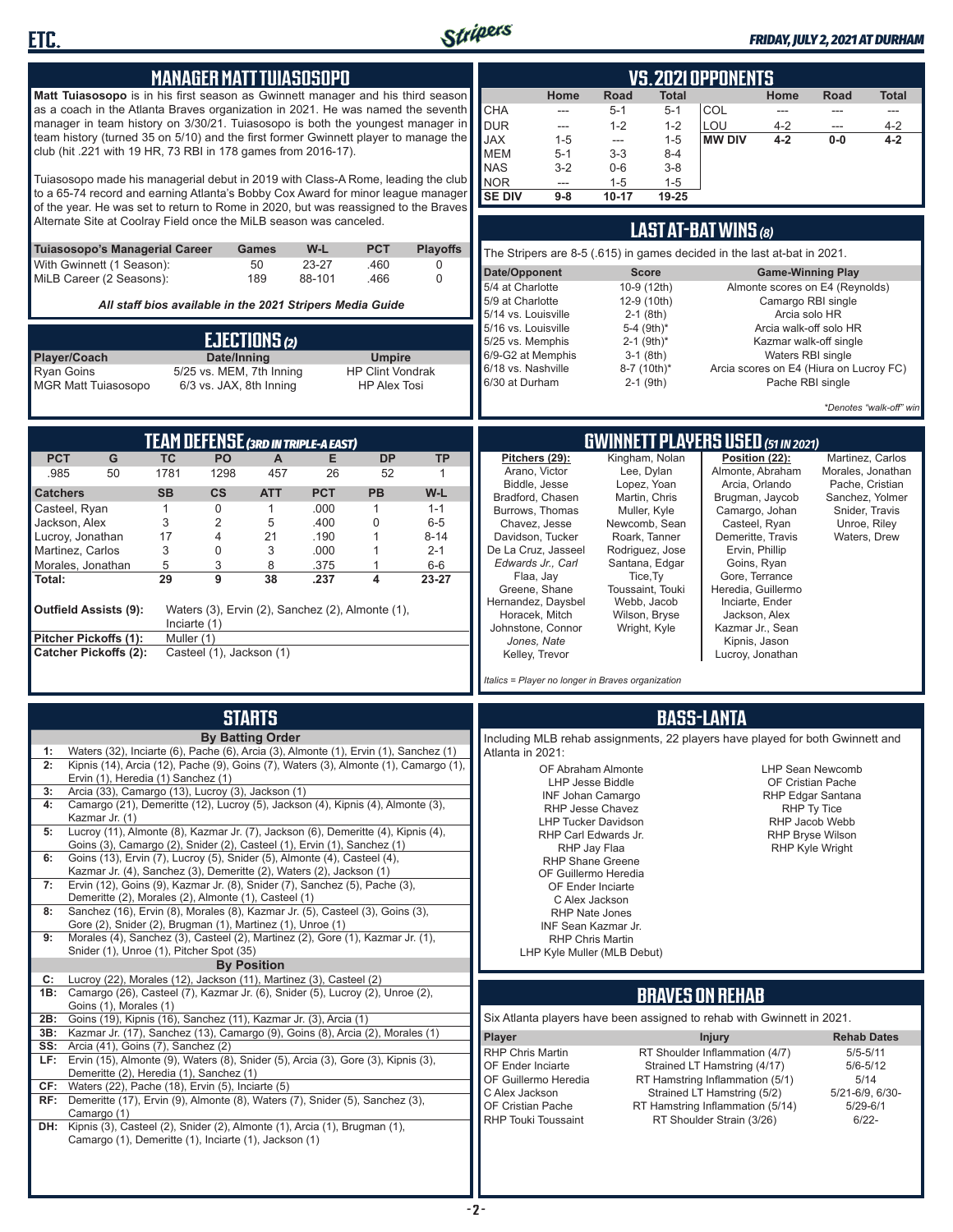# **STARTING PITCHER**



**ON BRAVES 40-MAN ROSTER**

#### *FRIDAY, JULY 2, 2021 AT DURHAM*

# **36****touki toussaint**

**B/T:** R/R **BORN:** 6/20/96 in Pembroke Pines, FL (Age 25)<br>**HT:** 6-3 **ACQUIRED:** Via trade with the Arizona Diamond **ACQUIRED:** Via trade with the Arizona Diamondbacks along with RHP **WT:** 215 Bronson Arroyo in exchange for INF Phil Gosselin (6/20/15) **BIO ON PAGE 95 OF MEDIA GUIDE**

*TONIGHT'S START:* On Atlanta's 60-day IL since 3/26 (right shoulder strain), Toussaint makes his second rehab start for Gwinnett in game four of a six-game series at Durham ... It is his fourth rehab start overall, including outings with Advanced-A Rome and Double-A Mississippi (0-0, 3.12 ERA, .074 BAA, 0.81 WHIP) ... Career with Gwinnett, he is 6-6 with a 4.01 ERA, .246 BAA, and 1.45 WHIP in 19 starts (2018-19, 2021).

*2021 SPRING TRAINING:* Went 1-0 with a 2.00 ERA (2 ER in 9.0 IP, 3 H, 4 BB, 9 SO) in four relief outings before being placed on the injured list on 3/26.

*2020 SEASON:* Was a member of Atlanta's Opening Day roster, though he spent most of the year at the Alternate Training Site at Coolray Field ... In two stints with the Braves (7/23-8/24, 9/14), went 0-2 with an 8.88 ERA (24 ER in 24.1 IP), .276 BAA, and 1.77 WHIP in seven games (5 starts) ... Set MLB career highs in innings (6.2) and strikeouts (9) in his lone quality start of the season on 8/6 vs. Toronto, a no-decision (4 H, 3 ER, 1 HR, 0 BB) in the Braves' 4-3 victory.

*MLB CAREER HIGHLIGHTS:* **2018:** Had his contract selected by Atlanta on 8/13 and made his MLB debut, going 2-1 with a 4.03 ERA and .182 BAA in seven games (5 starts) ... Also made his MLB Postseason debut, going 1-0 with a 0.00 ERA and .111 BAA in two games during the NLDS vs. the Los Angeles Dodgers ... **2019:** Made a career-high 24 MLB appearances (1 start), going 4-0 with a 5.62 ERA and .270 BAA.

*MiLB CAREER HIGHLIGHTS:* **2017:** Named Advanced-A Florida's Pitcher of the Year by Atlanta (3-9, 5.04 ERA, .245 BAA in 19 starts) ... **2018:** Earned the Braves' Phil Niekro Award for MiLB Pitcher of the Year after combining to go 9-6 with a 2.38 ERA (36 ER in 136.1 IP) in 24 starts between Double-A Mississippi and Triple-A Gwinnett ... Earned Southern League Midseason All-Star honors and pitched for the World Team in the 2018 MLB All-Star Futures Game (Washington, D.C.).

| <b>TOUSSAINT'S OVERALL STATS</b> |                  |         |            |         |    |           |           |            |             |
|----------------------------------|------------------|---------|------------|---------|----|-----------|-----------|------------|-------------|
| Year                             | Team             | W-L     | <b>ERA</b> | G/GS    | HR | <b>BB</b> | <b>SO</b> | <b>BAA</b> | <b>WHIP</b> |
| 2021                             | Rome (Adv-A)     | $0 - 0$ | 3.00       | 1/1     |    |           | 2         | .111       | 0.67        |
|                                  | Mississippi (AA) | $0 - 0$ | 4.91       | 1/1     |    |           | 4         | .083       | 0.82        |
|                                  | Gwinnett (AAA)   | $0 - 0$ | 0.00       | 1/1     |    |           | 2         | .000       | 1.00        |
| MiLB Career:                     |                  | 27-44   | 4.30       | 119/114 | 52 | 287       | 609       | .230       | 1.36        |
| MLB Career:                      |                  | $6-3$   | 5.97       | 38/11   | 13 | 63        | 107       | 247        | 1.60        |

| <b>TOUSSAINT'S 2021 SPLITS (WITH GWINNETT)</b> |                       |           |                       |  |  |  |  |  |
|------------------------------------------------|-----------------------|-----------|-----------------------|--|--|--|--|--|
| Home:                                          | $0-0, - -$ ERA $(0G)$ | Road:     | 0-0, 0.00 ERA (1G)    |  |  |  |  |  |
| Day:                                           | $0-0, - -$ ERA $(0G)$ | Night:    | 0-0, 0.00 ERA (1G)    |  |  |  |  |  |
| Starter:                                       | 0-0, 0.00 ERA (0G)    | Reliever: | $0-0, - -$ ERA $(0G)$ |  |  |  |  |  |
| Vs. LHB:                                       | .000 BAA, 0 HR        | Vs. RHB:  | .000 BAA, 0 HR        |  |  |  |  |  |

|         | TOUSSAINT VS. DURHAM |            |   |    |      |        |    |           |           |           |  |
|---------|----------------------|------------|---|----|------|--------|----|-----------|-----------|-----------|--|
|         | W-L                  | <b>ERA</b> | G | GS | IP   | н      | ER | <b>HR</b> | <b>BB</b> | <b>SO</b> |  |
| 2018:   | $1 - 0$              | 0.75       |   |    | 12.0 |        |    |           |           | 11        |  |
| 12019:  | $0 - 1$              | 5.79       |   |    | 4.2  |        |    |           |           |           |  |
| 12021:  | $0-0$                | $- - -$    |   |    | 0.0  | $\cup$ | 0  |           |           | O         |  |
| Career: | $1 - 1$              |            |   | 3  | 16.2 | 10     | 4  |           | 6         | 18        |  |

| <b>TOUSSAINT'S HIGHS &amp; LOWS</b> |                            |                                    |  |  |  |  |  |  |  |  |
|-------------------------------------|----------------------------|------------------------------------|--|--|--|--|--|--|--|--|
|                                     | <b>Season</b>              | Career (MiLB and MLB)              |  |  |  |  |  |  |  |  |
| IP:                                 | 3.2 (6/20 vs. BIR)         | 8.0 (3x, last: 7/25/18, GWN @ LHV) |  |  |  |  |  |  |  |  |
| SO:                                 | 4 (6/20 vs. BIR)           | 11 (3x, last: 6/30/18, MIS @ PNS)  |  |  |  |  |  |  |  |  |
| BB:                                 | 2 (2x, last: 6/26 @ NOR)   | 7 (8/24/17, MIS @ CHAT)            |  |  |  |  |  |  |  |  |
| н:                                  | 1 (2x, last: 6/20 vs. BIR) | 11 (4/26/19, GWN vs. TOL)          |  |  |  |  |  |  |  |  |
| ER:                                 | 2 (6/20 vs. BIR)           | 9 (7/26/15, ROM @ ASH)             |  |  |  |  |  |  |  |  |
| Low-Hit CG:                         |                            | No 9.0 IP CG                       |  |  |  |  |  |  |  |  |
| Low-ER CG:                          |                            | No 9.0 IP CG                       |  |  |  |  |  |  |  |  |

|            | TOUSSAINT'S 2021 STARTS (ALL LEVELS) ' |               |     |  |   |    |           |           |           |       |               |       |                                       |
|------------|----------------------------------------|---------------|-----|--|---|----|-----------|-----------|-----------|-------|---------------|-------|---------------------------------------|
| Team       | Date/Opp.                              | <b>Result</b> | IP  |  | R | ER | <b>HR</b> | <b>BB</b> | <b>SO</b> | NP-S  | Opp. Starter  | Final | <b>Notes</b>                          |
| <b>ROM</b> | $6/15$ vs. BG                          | <b>ND</b>     | 3.0 |  |   |    |           |           |           | 28-18 | Zack Trageton | . 3.7 | First MLB rehab start of the season.  |
| <b>MIS</b> | $6/20$ vs. BIR                         | ND.           |     |  |   |    |           |           |           | 53-33 | Kade McClure  | W 7-6 | Second MLB rehab start of the season. |
| <b>GWN</b> | $6/26$ at NOR                          | <b>ND</b>     | 2 በ |  |   |    |           |           |           | 55-29 | Conner Greene |       | Also hit two batters before exiting.  |

|                     | <b>STRIPERS STARTING PITCHERS</b> |            |           |    |         |                             |                            |                                                          |  |  |  |
|---------------------|-----------------------------------|------------|-----------|----|---------|-----------------------------|----------------------------|----------------------------------------------------------|--|--|--|
| <b>Pitcher</b>      | W-L                               | <b>ERA</b> | <b>GS</b> | QS |         | <b>Team W-L Run Support</b> | <b>Last Gwinnett Start</b> | <b>Final Line</b>                                        |  |  |  |
| Davidson, Tucker    | $2 - 1$                           | 0.90       |           |    | $2 - 1$ | 5.33 RPG (16 Tot.)          | 5/23 at NAS (L)            | 6.0 IP, 1 H, 1 R, 1 ER, 1 BB, 9 SO, 1 HR (82p/51s)       |  |  |  |
| De La Cruz, Jasseel | $0 - 2$                           | 6.21       | 8         |    | $4 - 4$ | 1.75 RPG (14 Tot.)          | 6/24 at NOR (ND)           | 2.0 IP, 3 H, 2 R, 1 ER, 3 BB, 1 SO (49p/23s)             |  |  |  |
| Johnstone, Connor   | 1-6                               | 7.63       | 10        | 0  | $3 - 7$ | 2.00 RPG (20 Tot.)          | 6/23-G2 at NOR (L)         | 2.2 IP, 7 H, 5 R, 5 ER, 1 BB, 2 SO, 2 HR (49p/34s)       |  |  |  |
| Kingham, Nolan      | $0 - 1$                           | 16.20      |           | 0  | $0 - 1$ | $0.00$ RPG $(0$ Tot.)       | 6/29 at DUR (L)            | 3.1 IP, 9 H, 6 R, 6 ER, 2 BB, 2 SO, 2 HR (82p/51s)       |  |  |  |
| Muller, Kyle        | $2 - 1$                           | 4.60       |           |    | $6 - 1$ | 4.71 RPG (33 Tot.)          | 6/9-G2 at MEM (ND)         | 6.0 IP, 1 H, 1 R, 1 ER, 2 BB, 6 SO (88p/53s)             |  |  |  |
| Rodriguez, Jose     | $0 - 2$                           | 19.06      |           |    | $0 - 3$ | 0.33 RPG (1 Tot.)           | 6/27 at NOR (L)            | 2.0 IP, 4 H, 4 R, 4 ER, 2 BB, 2 SO, 1 HR, 1 HB (52p/29s) |  |  |  |
| Toussaint, Touki    | $0-0$                             | 0.00       |           |    | $0 - 1$ | 1.00 RPG (1 Tot.)           | 6/26 at NOR (ND)           | 2.0 IP, 0 H, 0 R, 2 BB, 2 SO, 2 HB (55p/29s)             |  |  |  |
| Wilson, Bryse       | $4 - 2$                           | 3.97       | 8         |    | $6 - 2$ | 3.00 RPG (24 Tot.)          | 6/30 at DUR (ND)           | 7.0 IP, 3 H, 0 R, 1 BB, 7 SO (91p/58s)                   |  |  |  |
| Wright, Kyle        | 1-3                               | 4.06       | 9         |    | $2 - 7$ | 1.44 RPG (13 Tot.)          | 7/1 at DUR (L)             | 6.0 IP, 3 H, 4 R, 4 ER, 6 BB, 5 SO, 1 HR (84p/42s)       |  |  |  |
| Total:              | $10 - 18$                         | 5.19       | 50        | 8  | 23-27   | 2.44 RPG (122 Tot.)         |                            |                                                          |  |  |  |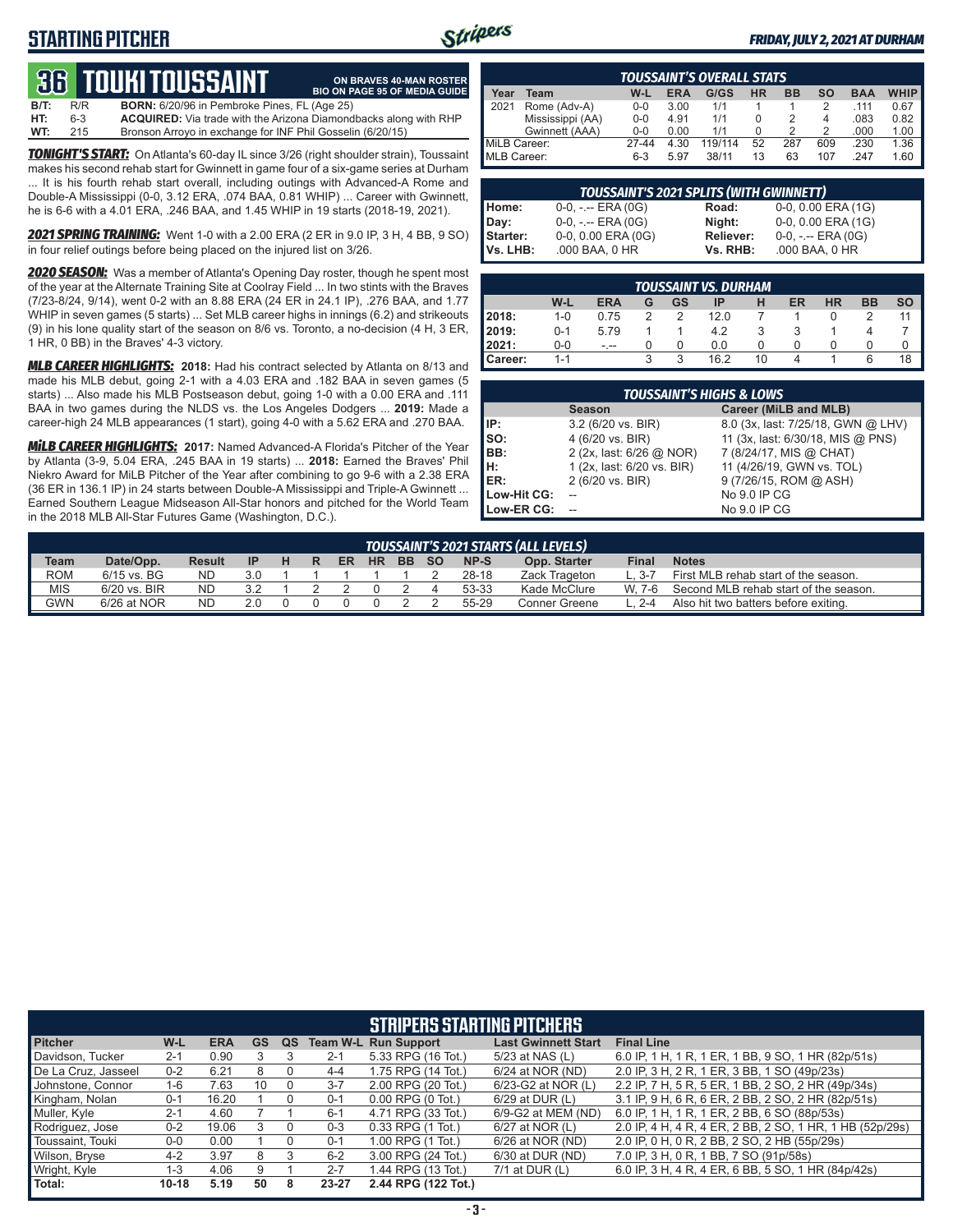## **BULLPEN**



|                                | <b>STRIPERS PITCHING BREAKDOWN</b> |            |           |           |           |           |                                 |           |            |  |
|--------------------------------|------------------------------------|------------|-----------|-----------|-----------|-----------|---------------------------------|-----------|------------|--|
|                                | W-L                                | <b>ERA</b> | IP        | R         | <b>ER</b> | <b>HR</b> | <b>BB</b>                       | <b>SO</b> | <b>BAA</b> |  |
| Starters:                      | $10 - 18$                          | 5.19       | 211.2     | 128       | 122       | 33        | 87                              | 214       | -271 I     |  |
| Relievers:                     | 13-9                               | 3.01       | 221.0     | 83        | 74        | 23        | 80                              | 255       | $.212$ l   |  |
| l Total:                       | 23-27                              | 4.08       | 432.2 211 |           | 196       | 56        | 167                             | 469       | - 242 I    |  |
| <b>Saves/Opp:</b> 5/16 (31.3%) |                                    |            |           | Holds: 18 |           |           | <b>IR/Scored:</b> 40/11 (27.5%) |           |            |  |

| <b>PITCHING BY MONTH</b> |          |            |       |     |     |           |           |           |            |
|--------------------------|----------|------------|-------|-----|-----|-----------|-----------|-----------|------------|
|                          | W-L      | <b>ERA</b> | IP    | R   | ER  | <b>HR</b> | <b>BB</b> | <b>SO</b> | <b>BAA</b> |
| May:                     | 14-10    | 3.50       | 211.0 | 90  | 82  | 28        | 65        | 240       | .222       |
| June:                    | $9 - 16$ | 4.55       | 213.2 | 115 | 108 | 26        | 94        | 223       | .263       |
| July:                    | $0 - 1$  | 6.75       | 8.0   | 6   | 6   | 2         | 8         | 6         | .200       |
| August:                  |          |            |       |     |     |           |           |           |            |
| September:               |          |            |       |     |     |           |           |           |            |

|                     | <b>RELIEF SUMMARY (CURRENT STRIPERS ONLY)</b> |            |    |           |                          |               |              |                                                                    |                         |  |
|---------------------|-----------------------------------------------|------------|----|-----------|--------------------------|---------------|--------------|--------------------------------------------------------------------|-------------------------|--|
| <b>Pitcher</b>      | W-L                                           | <b>ERA</b> | G  | <b>GF</b> | <b>HLD</b>               | <b>SV/OPP</b> | <b>IR/RS</b> | <b>Last Gwinnett Relief Outing</b>                                 | <b>Scoreless Streak</b> |  |
| Arano, Victor       | $0 - 1$                                       | 3.77       | 14 | 5         | 2                        | 1/3           | 0/0          | 6/29 at DUR: 1.0 IP, 1 H, 0 R, 1 BB, 1 SO (23p/14s)                | 1G (1.0 IP)             |  |
| Biddle, Jesse (L)   | $0 - 1$                                       | 2.38       |    |           | $\overline{\phantom{a}}$ | 0/1           | 5/2          | 6/29 at DUR: 1.1 IP, 0 H, 0 R, 0 BB, 4 SO (20p/14s)                | 3G (3.0 IP)             |  |
| Bradford, Chasen    | $3-0$                                         | 2.59       | 15 |           | 2                        | 0/1           | 2/2          | 6/27 at NOR: 2.0 IP, 1 H, 0 R, 0 BB, 1 SO (18p/14s)                | 2G (4.0 IP)             |  |
| Burrows, Thomas (L) | $1 - 0$                                       | 3.20       | 14 |           | 3                        | 0/0           | 9/0          | 6/29 at DUR: 1.2 IP, 0 H, 0 R, 0 BB, 2 SO (14p/11s)                | 4G (5.2 IP)             |  |
| De La Cruz, Jasseel | $0 - 0$                                       | 5.40       |    |           |                          | 0/0           | 0/0          | 5/11 vs. LOU: 1.0 IP, 0 H, 0 R, 0 BB, 1 SO (9p/7s)                 | 1G (1.0 IP)             |  |
| Flaa, Jav           | $0 - 1$                                       | 1.54       |    |           | 2                        | 0/0           | 2/0          | 6/29 at DUR: 0.2 IP, 3 H, 2 R, 2 ER, 0 BB, 2 SO, 1 WP (27p/14s)    | $-1G$                   |  |
| Horacek, Mitch (L)  | $1 - 2$                                       | 6.23       | 8  |           | ٠                        | 0/0           | 0/0          | 6/26 at NOR (L): 1.1 IP, 2 H, 1 R, 1 ER, 1 BB, 3 SO (28p/17s)      | $-2G$                   |  |
| Johnstone, Connor   | $0 - 0$                                       | 0.00       |    |           |                          | 0/0           | 5/3          | 6/27 at NOR: 1.0 IP, 0 H, 0 R, 0 BB, 0 SO (9p/7s)                  | 3G (5.1 IP)             |  |
| Lee, Dylan (L)      | $2 - 0$                                       | 2.14       | 14 | 3         |                          | 0/1           | 3/0          | 6/30 at DUR (W): 1.0 IP, 1 H, 1 R, 1 ER, 0 BB, 1 SO, 1 HR (16p/9s) | $-2G$                   |  |
| Lopez, Yoan         | $2 - 1$                                       | 3.48       | 10 | 3         |                          | 0/1           | 2/2          | 7/1 at DUR: 1.0 IP, 0 H, 0 R, 1 BB, 1 SO (13p/5s)                  | 1G (1.0 IP)             |  |
| Newcomb, Sean (L)   | $0 - 0$                                       | 0.00       |    |           | <sup>0</sup>             | 0/0           | 0/0          | 5/8 at CLT: 1.0 IP, 0 H, 0 R, 0 BB, 3 SO (12p/9s)                  | 2G (2.0 IP)             |  |
| Roark, Tanner       | $1 - 1$                                       | 3.86       | 9  |           |                          | 0/1           | 0/0          | 7/1 at DUR: 1.0 IP, 2 H, 2 R, 2 ER, 1 BB, 0 SO, 1 HR (24p/11s)     | $-1G$                   |  |
| Rodriguez, Jose     | $0 - 0$                                       | 3.60       |    |           |                          | 0/0           | 0/0          | 5/26 vs. MEM: 1.0 IP, 2 H, 1 R, 1 ER, 0 BB, 1 SO, 1 HR (13p/10s)   | $-2G$                   |  |
| Tice, Ty            | $0 - 0$                                       | 1.50       | 6  |           |                          | 0/0           | 5/1          | 6/26 at NOR: 0.2 IP, 0 H, 0 R, 1 BB, 0 SO (10p/5s)                 | 4G (3.2 IP)             |  |
| Webb, Jacob         | $0 - 0$                                       | 2.08       | 9  | 8         |                          | 2/2           | 0/0          | 6/30 at DUR (S): 1.0 IP, 1 H, 0 R, 0 BB, 2 SO (15p/11s)            | 3G (3.0 IP)             |  |

| <b>SCORELESS INNINGS STREAKS (10-PLUS INNINGS)</b> |           |                   |                       |  |  |  |  |  |  |  |
|----------------------------------------------------|-----------|-------------------|-----------------------|--|--|--|--|--|--|--|
| <b>Pitcher</b>                                     | Length    | <b>Dates</b>      | <b>Stats</b>          |  |  |  |  |  |  |  |
| <b>Bradford</b>                                    | 16.0 IP   | 5/7-6/13 (10G)    | 1-0, 6 H, 3 BB, 12 SO |  |  |  |  |  |  |  |
| Wright                                             | $12.0$ IP | 5/25-6/5 (3GS)    | 1-0, 11 H, 3 BB, 8 SO |  |  |  |  |  |  |  |
| Roark                                              | $11.0$ IP | $6/4 - 6/20$ (5G) | 1-0, 8 H, 4 BB, 11 SO |  |  |  |  |  |  |  |

# **54 VICTOR ARANO** *- RHP - 26 YRS - COSAMALOAPAN, MEXICO*

- **• 2021 with GWN: 5/14 vs. LOU:** Earned GWN's first save of 2021 (1.0 IP, 1 H). **• 2021 with ATL:** Recalled on 5/8, but did not pitch ... Optioned on 5/10 ... DFA'd
- and outrighted to Gwinnett on 6/6. **• Spring Training:** 0-1, 34.71 ERA, .538 BAA, 1 SV in 3G with Atlanta.
- **• 2020:** Was a member of Philadelphia's 60-man player pool, but spent the entire year at the Alternate Site in Lehigh Valley ... DFA'd by the Phillies on 1/18.
- **• 2019:** Limited to just 6G with Triple-A Lehigh Valley (2-0, 0.00 ERA in 3G) and Philadelphia (1-0, 3.86 ERA in 3G) ... Was on injured list from 4/20-end of season (right elbow inflammation).
- **• Acquired:** Claimed off waivers from Philadelphia (1/22/21) ... Originally signed by the Los Angeles Dodgers as a non-drafted free agent (4/4/13).
- **• MLB Career:** 3-2, 2.65 ERA, .224 BAA, 3 SV in 73G with Philadelphia (2017-19).

# **48 JESSE BIDDLE** *- LHP - 29 YRS - PHILADELPHIA, PA*

- **• 2021 with GWN: 5/22-6/13:** Posted a 1.50 ERA (1 ER in 6.0 IP) over 6 outings.
- **• 2021 with ATL:** Had his contract selected on 4/17, pitched in 8G with the Braves (0-0, 8.44 ERA, 10 ER in 10.2 IP) ... DFA'd on 5/17, outrighted to Gwinnett on 5/19.
- **• Spring Training:** 0-0, 3.00 ERA, .257 BAA, 2 SV in 9G with Cincinnati ... Released on 3/26 after re-signing as MiLB FA on 12/11/20.
- **• 2020:** Opened the year at Cincinnati's Alternate Training Site ... Contract selected on 8/25 (0-0, 0.00 ERA, 0 ER in 0.2 IP in 1G) ... Placed on 10-day injured list on 8/29 (left shoulder impingement) and missed the remainder of the year.
- **• Acquired:** MiLB FA (4/2/21) ... Originally Philadelphia's 1st-round pick (27th overall) in 2010 out of Germantown Friends High School (Philadelphia, PA).
- **• MLB Career:** 6-2, 5.07 ERA, .261 BAA, 1 SV in 99G with ATL (2018-19, 2021), SEA (2019), TEX (2019), CIN (2020).

# **28 CHASEN BRADFORD** *- RHP - 31 YRS - LAS VEGAS, NV*

- **• 2021 with GWN:** All 3 of his wins have been 2.0-IP outings: 5/15 vs. LOU (1 H, 0 R, 2 SO), 6/16 vs. NAS (3 H, 1 ER, 3 SO), and 6/24 at NOR (0 H, 0 R, 1 BB, 3 SO) ... **5/7-6/13:** Posted a team-best 16.0-IP scoreless streak over 10G (6 H, 3 BB, 12 SO).
- **• 2020:** Re-signed by Seattle to an MiLB deal on 1/15, but was not included on the Mariners' 60-man player pool ... Did not play.
- **• 2019:** Split time between Seattle (0-0, 4.86 ERA, 1 SV in 12G) and Triple-A Tacoma (0-0, 6.75 ERA, 1 SV in 5G).
- **• Acquired:** MiLB FA (3/15/21) ... Originally the New York Mets' 35th round pick in 2011 out of the University of Central Florida.
- **• MLB Career:** 7-0, 3.89 ERA, .253 BAA, 1 SV in 86G with NYM, SEA (2017-19).

## **49 THOMAS BURROWS** *- RHP - 26 YRS - FLORENCE, AL*

- **• 2021 with GWN: Has struck out 10 over 5.2 scoreless IP (1 H, 1 BB) in his last 4G since 6/20** ... **5/26 vs. MEM:** Earned his first win (1.0 IP, 0 H, 0 R, 2 SO).
- **• MLB.com Prospect Rankings:** #21 (Braves Top 30).
- **• Spring Training:** 0-1, 6.75 ERA, .222 BAA, 0 SV in 4G with Atlanta.
- **• 2020:** Was an NRI to Spring Training, but not included on 60-man player pool.
- **• 2019:** Went 2-4 with a 4.42 ERA, .221 BAA, and 7 saves (7-for-9) in 43G between Double-A Mississippi and Gwinnett ... Stranded 16 of 17 inherited runners with the Stripers (94.1%) ... Won Atlanta's Bill Lucas Award for community service.
- **• Acquired:** Via trade with Seattle (1/11/17) ... Originally the Mariners' 4th-round pick in 2016 out of the University of Alabama.

# **45 JAY FLAA** *- RHP - 29 YRS - BISMARCK, ND*

- **• 2021 with GWN: 5/13-6/24:** Did not allow an ER over his first 10G (1 R in 11.0 IP, 7 H, 9 BB, 15 SO, .171 BAA).
- **• 2021 with ATL:** From 5/23-5/30, went 0-0 with a 27.00 ERA (4 ER in 1.1 IP) in 1G.
- **• 2021 with BAL:** Selected by Baltimore on 4/26 and made his MLB debut on 4/27 vs. the NY Yankees (1.1 IP, 2 BB, 1 SO, struck out Aaron Judge) ... Optioned on 4/28, appeared in 1G with Triple-A Norfolk (0-0, 16.20) ... DFA'd on 5/8.
- **• Spring Training:** 0-0, 3.38 ERA, .200 BAA, 0 SV in 3G with Baltimore.
- **• 2020:** Was not on Baltimore's 60-man player pool, did not play.
- **• 2019:** Went 2-5 with a 4.69 ERA, .256 BAA, and 5 SV in 40G (3 starts) between Double-A Bowie and Norfolk (2-3, 5.24 ERA, 4 SV in 29G during Triple-A debut).
- **• Acquired:** Claimed off waivers from Baltimore (5/11/21) ... Originally the Orioles' 6th-round pick in 2015 out of North Dakota State University (Fargo, ND).
- **• MLB Career:** 0-0, 13.50 ERA, .300 BAA in 2G with Baltimore, Atlanta (2021).

# **59 MITCH HORACEK** *- LHP - 29 YRS - LITTLETON, CO*

- **• 2020 with GWN: 5/14 vs. LOU:** Earned his first win as a Striper (1.0 IP, 1 H, 0 R) . Was on the Development List from 5/25-5/30 and 6/2-6/15.
- **• Spring Training:** Did not pitch in Atlanta's MLB camp.
- **• 2020:** Signed with Minnesota, but was not on the Twins' 60-man player pool.
- **• 2019:** Pitched for both Double-A Hartford (4-0, 2.48 ERA in 34G) and Triple-A Albuquerque (1-1, 18.75 ERA in 12G) in the Colorado Rockies organization.
- **• Acquired:** MiLB FA (3/25/21) ... Originally Baltimore's 9th-round pick in 2013 out of Dartmouth College (Hanover, NH).

## **51 CONNOR JOHNSTONE** *- RHP - 26 YRS - SAN DIEGO, CA*

- **• Leaderboard:** Entering 7/2, is among Triple-A East top 10 in starts (T-2nd, 10).
- **• 2021 with GWN: Is 0-0 with a 0.00 ERA and .063 BAA in 3G in relief (1-6, 7.63 ERA, .320 BAA in 10 starts)** ... **5/4-5/8:** Threw 8.0 scoreless IP over his first 2 outings, includinga 5.0-inning spot start (win, 1 H, 0 BB, 5 SO) on 5/8 at CLT.
- **• Spring Training:** 0-1, 4.76 ERA, .273 BAA, 1 SV in 6G with Atlanta.
- **• 2020:** Was an NRI to Braves Spring Training, but not on 60-man player pool.
- **• 2019:** With Double-A Mississippi and Gwinnett, went 7-4 with a 4.24 ERA, .296
- BAA, and 1 SV in 35G (7 starts) ... His 7 wins ranked T-8th in the Braves org.
- **• Acquired:** Braves 21st-round pick in 2017 out of Wake Forest University.
- **• Local Product:** Played baseball at Roswell High School (Roswell, GA).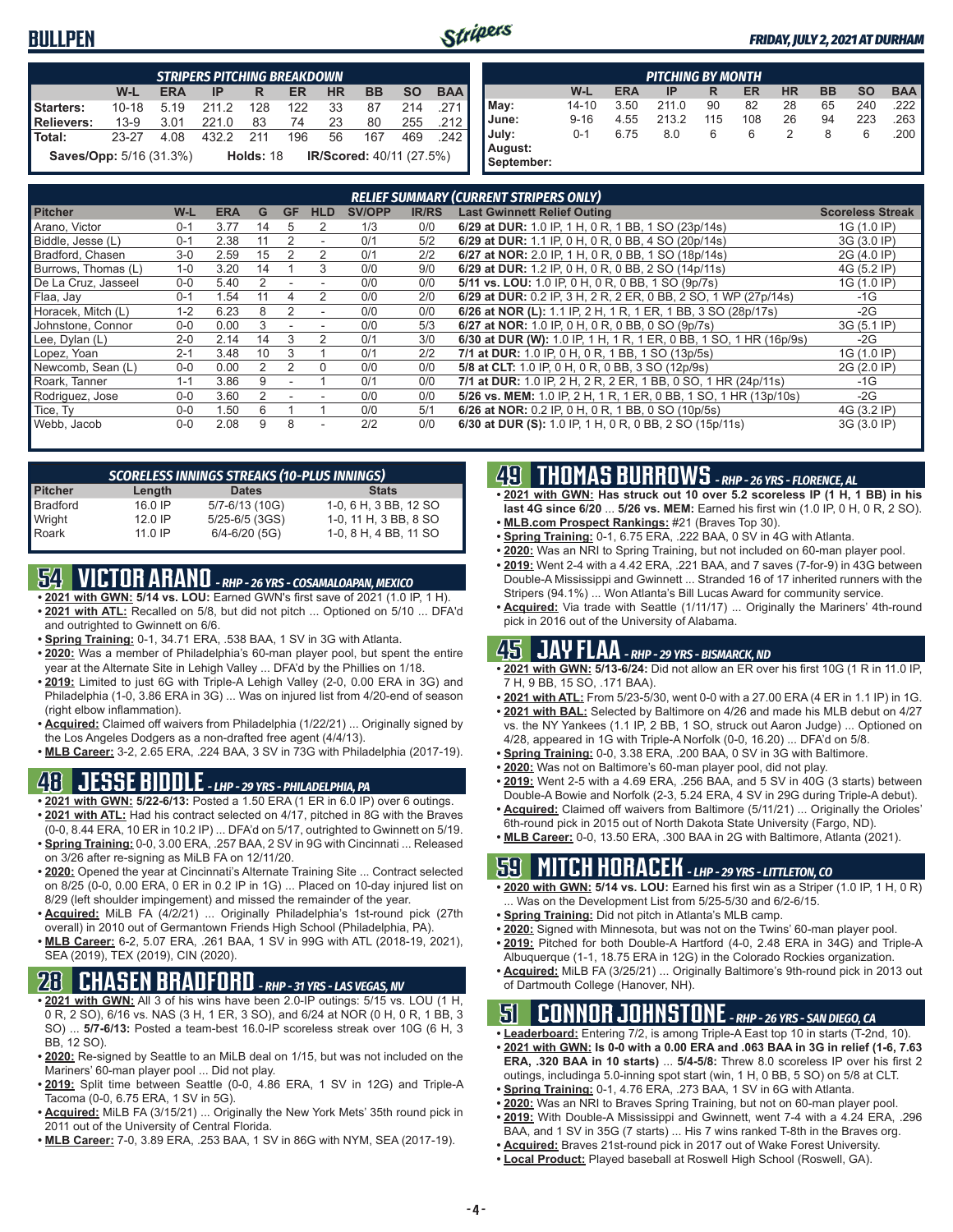# **58 DYLAN LEE** *- LHP - 26 YRS - DINUBA, CA*

- **• 2021 with GWN: Has a 2.03 ERA (3 ER in 13.1 IP) and .170 BAA over his last 10G since 5/26** ... **5/4 at CLT:** Earned the win in his Stripers' debut (2.0 IP, 1 H, 1 R, 0 ER, 0 BB, 3 SO in 10-9 win in 12 innings) ... **6/11 at MEM:** Recorded his first pro hit, a double (1-for-2, R).
- **• Spring Training:** 0-0, 0.00 ERA, 0 SV in 2G with Miami ... Released on 3/29.
- **• 2020:** Was a non-roster invite to Marlins Spring Training, but was not on Miami's 60-man player pool ... Did not play.
- **• 2019:** Logged 45G between Double-A Jacksonville (0-3, 1.91 ERA, .176 BAA, 13 SV in 32G) and Triple-A New Orleans (1-3, 4.71 ERA, .329 BAA, 0 SV in 13G).
- **• Acquired:** MiLB FA (4/15/21) ... Originally Miami's 10th-round pick in 2016 out of Cal State Fresno (Fresno, CA).

# **55 YOAN LOPEZ** *- RHP - 28 YRS - NUEVA GERONA, CUBA*

- **• 2021 with GWN:** Has earned both of his wins with the Stripers in extra innings, 6/9-G2 at MEM (1.0 IP, 1 H, 0 R in 3-1 win in 8 innings) and 6/18 vs. NAS (1.0 IP, 2 H, 1 R, 0 ER, 1 SO in 8-7 win in 10 innings).
- **• 2021 with ARI:** Began the season on Arizona's Opening Day roster ... In 2 stints, went 0-0 with a 6.57 ERA (9 ER in 12.1 IP) and 0 SV (0-for-3) in 13G ... DFA'd on 5/20, traded to Atlanta on 5/22 and optioned to Gwinnett.
- **• Spring Training:** 1-0, 4.91 ERA, .214 BAA, 0 SV in 8G with Arizona.
- **• 2020:** In 20G with Arizona, went 0-1 with a 5.95 ERA, .269 BAA, and 2 holds.
- **• 2019:** Set MLB career highs in G (70) and holds (21), going 2-7 with a 3.41 ERA, .232 BAA, and 1 SV (1-for-4) with the D-backs.
- **• Acquired:** Via trade with Arizona in exchange for CF Deivi Estrada (5/22/21) ... Originally signed by the D-backs as a NDFA out of Cuba (1/16/15).
- **• MLB Career:** 2-8, 4.25 ERA, .252 BAA, 1 SV in 113G with Arizona (2018-21).

# **14 SEAN NEWCOMB** *- LHP - 28 YRS - BROCKTON, MA*

- **• 2021 with GWN:** Has been optioned twice, on 5/5 and 6/30 ... Has struck out 5 over 2.0 scoreless IP (0 H, 0 BB) in 2G.
- **• 2021 with ATL:** In 23G, is 2-0 with a 5.82 ERA, .222 BAA, and 1 SV (1-for-2).
- **• Spring Training:** 0-0, 1.29 ERA, .227 BAA, 0 SV in 6G (1GS) with Atlanta.
- **• 2020:** Made just 4 starts with the Braves (0-2, 11.20 ERA) ... Spent most of the year at the Alternate Training Site at Coolray Field.
- **• Acquired:** Via trade with the Los Angeles Angels in exchange for SS Andrelton Simmons (11/12/15) ... Originally the Angels' 1st-round pick (15th overall) in 2014 out of the University of Hartford (West Hartford, CT).
- **• MLB Career:** 24-23, 4.26 ERA, .241 BAA, 2 SV in 132G (57GS) with Atlanta (2017-21) ... In 6G during the 2018-19 Postseasons, went 1-0 with a 1.08 ERA.

# **57 TANNER ROARK** *- RHP - 34 YRS - WILMINGTON, IL*

- **• 2021 with GWN: 5/23 at NAS:** Struck out 3 over 1.0 IP in his Stripers debut ... **6/10 at MEM:** Tossed 2.0 innings in relief (1 H, 0 R, 1 BB, 1 SO) for first win ... **6/4-6/20:** Pitched 11.0 scoreless innings over 5G (8 H, 4 BB, 11 SO, .205 BAA).
- **• 2021 with ATL:** Contract selected on 6/24, but did not pitch before being optioned back to Gwinnett on 6/27.
- **• 2021 with TOR:** Was on Toronto's Opening Day roster, went 0-1 with a 6.43 ERA in 3G (1 start) ... Released by the Blue Jays on 5/3.
- **• Spring Training:** 2-1, 8.44 ERA, .295 BAA in 4 starts with Toronto.
- **• 2020:** Made 11 starts with the Blue Jays, going 2-3 with a 6.80 ERA and .309 BAA.
- **• 2019:** Went 10-10 with a 4.35 ERA and .275 BAA in 31 starts with CIN and OAK. **• Acquired:** MiLB FA (5/10/21) ... Originally Texas's 25th-round pick in 2008 out of
- the University of Illinois at Urbana-Champaign. **• MLB Career:** 76-68, 3.85 ERA, .254 BAA, 1 SV in 227G (184 starts) with WSH, CIN, OAK, TOR (2013-21) ... Pitched in 2014 and 2016 Postseasons with Nationals (0-1, 3.86 ERA in 3G, 1 start).

# **53 TY TICE** *- RHP - 24 YRS - PRAIRIE GROVE, AR*

- **• 2021 with GWN: 6/10 at MEM:** Threw 1.0 scoreless IP (0 H, 0 BB, 1 SO) in his Stripers debut, combining with 5 pitchers on a 2-hit shutout.
- **• 2021 with ATL:** Recalled on 6/20 and pitched once (6/21 at NYM, 1.0 IP, 1 H, 0 R, 1 BB, 0 SO) ... Optioned back to Gwinnett on 6/24.
- **• 2021 with TOR:** Recalled from the Alternate Training Site 3 times (4/9, 4/24, 5/22), went 0-0 with a 5.14 ERA (4 ER in 7.0 IP) in 4G during his MLB debut ... Also pitched once for Triple-A Buffalo (0 ER in 1.0 IP) ... DFA'd on 5/30.
- **• Spring Training:** 1-0, 9.00 ERA, .273 BAA, 0 SV in 6G with Toronto.
- **• 2020:** Spent the entire year at the Blue Jays' Alternate Training Site ... Did not reach the Majors ... Had his contract selected by Toronto on 11/20.
- **• 2019:** Between Double-A New Hampshire and Triple-A Buffalo, went 3-4 with a 2.34 ERA, .196 BAA, and 8 saves (8-for-12) in 46 relief appearances.
- **• Acquired:** Via trade from Toronto in exchange for cash (6/4/21) ... Originally the Blue Jays' 16th-round pick in 2017 out of Central Arkansas.
- **• MLB Career:** 0-0, 4.50 ERA, .303 BAA in 5G with Toronto, Atlanta (2021).

# **71 JACOB WEBB** *- RHP - 27 YRS - RIVERSIDE, CA*

- **• 2021 with GWN: Is 2-for-2 in save chances, including 6/9 at MEM (1.0 IP, 0 H, 0 R, 1 SO) and 6/30 at DUR (1.0 IP, 1 H, 0 R, 2 SO)** ... **5/26-6/9:** Struck out 5 over 5.0 IP (0 R, 2 H, 0 BB) in 5G.
- **• 2021 with ATL:** Recalled 4 times (4/7, 4/10, 6/5, 6/17) ... In 17G with the Braves, is 1-2 with a 5.29 ERA (10 ER in 17.0 IP) and a .324 BAA.
- **• Spring Training:** 1-0, 2.57 ERA, .222 BAA, 2 HLD in 7G with Atlanta ... Optioned to the Alternate Training Site in Gwinnett on 3/25.
- **• 2020:** Assigned to the Alternate Training Site on 7/19, but missed over a month with a right shoulder strain (placed on 60-day injured list on 7/20) ... Activated on 9/8 and went 0-0 with a 0.00 ERA (0 ER in 10.0 IP) and .200 BAA in 8G ... Made his MLB Postseason debut, going 0-0 with a 9.00 ERA (3 ER in 3.0 IP) in 3G.
- **• 2019:** Made his MLB debut with Atlanta, going 4-0 with a 1.39 ERA (5 ER in 32.1 IP), .205 BAA, 9 holds, and 2 saves (2-for-4) in 36G ... Also logged 10G with Gwinnett (0-1, 6.97 ERA, .225 BAA, 1 SV).
- **• Acquired:** Braves' 18th-round pick in 2014 out of Tabor College (Hillsboro, KS).
- **• MLB Career:** 5-2, 2.28 ERA, .243 BAA, 2 SV in 61G with Atlanta (2019-21).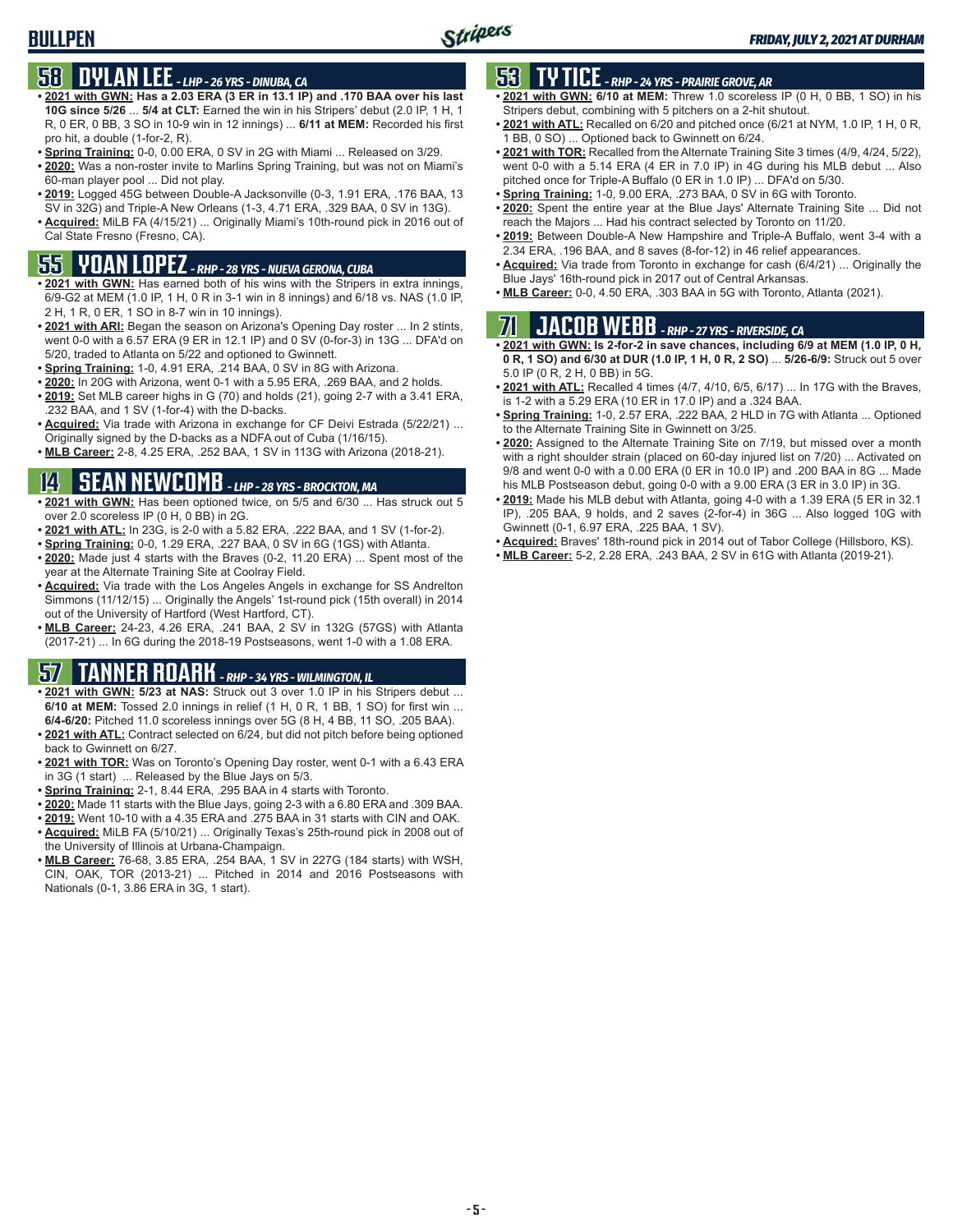#### Stripers **OFFENSE** *FRIDAY, JULY 2, 2021 AT DURHAM TOTAL:* .239, 58 HR, .734 OPS *RISP:* .241, 14 HR, .728 OPS *RUNS/INNING: 1 2 3 4 5 6 7 8 9 X TOT Vs. LHP:* .252, 26 HR, .781 OPS *RISP/2O:* .198, 5 HR, .620 OPS **Stripers:** 38 25 16 27 23 26 26 32 22 10 245 **Opponents:** 34 30 25 29 11 25 22 18 7 10 211 **Vs. RHP:** .231, 32 HR, .706 OPS **LOADED:** .271, 3 HR, .872 OPS

|                | <b>HOME RUNS</b><br><b>MULTI-GAMES</b> |                |        |                          |                          |                          |                |                        |                                                 |                |                |                          |
|----------------|----------------------------------------|----------------|--------|--------------------------|--------------------------|--------------------------|----------------|------------------------|-------------------------------------------------|----------------|----------------|--------------------------|
|                |                                        |                |        |                          |                          |                          |                |                        |                                                 |                |                |                          |
| Player         | 1R                                     | 2R             | 3R     | <b>GS</b>                | Tot.                     |                          |                | Off LH Off RH Team W-L | Last HR with Gwinnett (Regular Season)          | <b>Hit</b>     | <b>RBI</b>     | <b>HR</b>                |
| Almonte        | $\overline{2}$                         |                |        |                          | 3                        |                          |                | $3-0$                  | 5/30/21 vs. MEM, 1R (RH Connor Jones)           | 8              | 5              |                          |
| Arcia          | 9                                      | 3              | $\sim$ |                          | 12                       | 6                        | 6              | $7 - 3$                | 6/30/21 at DUR, 1R (RH Drew Strotman)           | 16             | 8              | 4                        |
| Brugman        | $\overline{\phantom{0}}$               |                |        |                          |                          |                          |                | $0 - 0$                |                                                 |                |                |                          |
| Camargo        | 3                                      | 2              |        |                          | 6                        | 3                        | 3              | $2 - 3$                | 7/1/21 at DUR, 1R (RH Brent Honeywell Jr.)      | 11             | 4              | 1                        |
| Casteel        | $\overline{\phantom{0}}$               | $\overline{2}$ |        |                          | 3                        | $\overline{2}$           |                | $2 - 1$                | 6/24/21 at NOR, GS (LH Zac Lowther)             | 5              | 5              |                          |
| Demeritte      | 4                                      | 2              |        |                          | 6                        | 4                        | 2              | $5-1$                  | 5/30/21 vs. MEM, 1R (LH Bernardo Flores Jr.)    | ⇁              | 4              | $\overline{\phantom{a}}$ |
| Ervin          | $\overline{2}$                         |                |        |                          |                          | $\overline{2}$           | $\overline{2}$ | $3 - 1$                | 6/24/21 at NOR, 1R (RH Cody Carroll)            | 4              | 4              |                          |
| Goins          |                                        |                |        |                          |                          |                          |                | $1 - 0$                | 5/4/21 at CLT, 1R (LH Kyle Kubat)               | 9              | 4              |                          |
| Gore           |                                        |                |        |                          |                          |                          |                | $0 - 0$                |                                                 | $\overline{2}$ |                |                          |
| Heredia        | $\overline{\phantom{0}}$               |                |        |                          | ٠                        |                          |                | $0 - 0$                | ---                                             |                | ۰              | $\overline{\phantom{a}}$ |
| Inciarte       |                                        |                |        |                          |                          |                          |                | $0 - 0$                |                                                 |                |                |                          |
| Jackson        | $\overline{2}$                         |                |        |                          | 5                        | 4                        |                | $3-0$                  | 6/9/21-G1 at MEM, 3R (LH Zack Thompson)         | 2              | 4              | 1                        |
| Kazmar Jr.     | 2                                      |                |        |                          | 4                        |                          | 3              | $1 - 3$                | 6/6/21 vs. JAX, 1R (RH Parker Bugg)             | $\overline{2}$ | 3              |                          |
| Kipnis         |                                        |                |        |                          | 3                        |                          | 3              | $2 - 1$                | 6/26/21 at NOR, 1R (RH Conner Greene)           | 5              | 3              | $\sim$                   |
| Lucrov         |                                        | ۰              |        | $\overline{\phantom{a}}$ | $\overline{2}$           | $\overline{\phantom{a}}$ | $\overline{2}$ | $1 - 1$                | 6/10/21 at MEM, 3R (RH Grant Black)             | 4              | 3              | ۰                        |
| Martinez       | $\overline{\phantom{0}}$               | ۰              |        | $\overline{\phantom{a}}$ | $\overline{\phantom{a}}$ |                          |                | $0 - 0$                |                                                 | $\overline{2}$ |                |                          |
| <b>Morales</b> |                                        |                |        |                          |                          |                          |                | $1 - 0$                | 5/7/21 at CLT, 3R (RH Joe De Carlo)             |                |                |                          |
| Pache          |                                        |                |        |                          | $\overline{2}$           |                          |                | $1 - 0$                | 6/10/21 at MEM, 2R (LH Tyler Webb), 2nd of Game | 3              | $\overline{2}$ |                          |
| Sanchez        |                                        |                |        |                          |                          |                          |                | $1 - 0$                | 6/16/21 vs. NAS, 3R (RH Miguel Sanchez)         | 3              | $\overline{2}$ |                          |
| Snider         | 2                                      |                |        |                          | $\overline{2}$           |                          | $\overline{2}$ | $2 - 0$                | 6/18/21 vs. NAS, 1R (RH Patrick Weigel)         |                | $\overline{A}$ |                          |
| Unroe          |                                        |                | ۰      | ۰                        | ۰                        |                          |                | $0 - 0$                | 7/19/19 vs. ROC, 1R (RH Drew Hutchison)         |                | ٠              |                          |
| Waters         | $\overline{2}$                         |                |        |                          | 3                        | $\overline{2}$           |                | $0 - 2$                | 5/19/21 at NAS, 1R/Leadoff (LH Wade LeBlanc)    | 9              | 2              | 1                        |
| Total:         | 31                                     | 15             | 8      | 3                        | 57                       |                          |                |                        |                                                 |                |                |                          |

#### *HOME RUN VARIANTS*

**Back-to-Back Homers (1x):** Almonte (GS) / Snider, 5/7 at CLT (1st Inning)

**Back-to-Back-to-Back Homers (1x):** Arcia (2R) / Camargo / Demeritte, 5/8 at CLT (6th Inning)

**Pinch-Hit Homers (2x):** Demeritte (1R), 5/12 vs. LOU (7th Inning) Casteel (2R), 6/3 vs. JAX (7th Inning)

**Leadoff (Game) Homers (1x):** Waters, 5/19 at NAS

**Walk-Off Homers (1x):**

Arcia (Solo), 5/16 vs. LOU (9th Inning)

| <b>PINCH HITTERS</b> |       |                |                |                |              |                |            |  |  |
|----------------------|-------|----------------|----------------|----------------|--------------|----------------|------------|--|--|
| <b>Player</b>        | AVG.  | AB             | н              | 2B             | 3B           | <b>HR</b>      | <b>RBI</b> |  |  |
| Almonte              | 1.000 |                |                | 0              | 0            | 0              | 2          |  |  |
| Arcia                |       | $\Omega$       | $\Omega$       | $\Omega$       | $\Omega$     | $\Omega$       | $\Omega$   |  |  |
| Casteel              | .158  | 19             | 3              | 4              | $\Omega$     | 1              | 4          |  |  |
| Demeritte            | .400  | 5              | $\overline{2}$ |                | $\Omega$     | 1              |            |  |  |
| Ervin                | .500  | 3              | 1              | $\Omega$       | $\Omega$     | 0              |            |  |  |
| Goins                | .000  | $\overline{2}$ | $\Omega$       | $\Omega$       | $\Omega$     | 0              | O          |  |  |
| Gore                 | .333  | 3              | 1              | $\Omega$       | $\Omega$     | $\Omega$       | U          |  |  |
| Kazmar Jr.           | .000  | 6              | $\Omega$       | $\Omega$       | $\Omega$     | 0              | 0          |  |  |
| Lucrov               | .000  | 3              | $\Omega$       | $\Omega$       | $\Omega$     | $\Omega$       | $\Omega$   |  |  |
| <b>Morales</b>       | .000  |                | $\Omega$       | $\Omega$       | $\Omega$     | 0              | $\Omega$   |  |  |
| Pache                |       | $\Omega$       | $\Omega$       | $\Omega$       | $\Omega$     | $\Omega$       | ∩          |  |  |
| Sanchez              | .000  | 6              | 0              | $\Omega$       | $\Omega$     | 0              | U          |  |  |
| Snider               | .091  | 11             | 1              | $\Omega$       | $\Omega$     | 0              | 0          |  |  |
| Unroe                | .000  | $\overline{4}$ | $\Omega$       | $\Omega$       | $\Omega$     | $\Omega$       | $\Omega$   |  |  |
| <b>Totals:</b>       | .141  | 64             | 9              | $\overline{2}$ | $\mathbf{0}$ | $\overline{2}$ | 8          |  |  |

| <b>STRIPERS BATTING BY MONTH</b> |            |    |    |          |           |            |           |            |            |            |
|----------------------------------|------------|----|----|----------|-----------|------------|-----------|------------|------------|------------|
|                                  | <b>AVG</b> | G  | 2B | 3B       | <b>HR</b> | <b>RBI</b> | <b>SB</b> | <b>OBP</b> | <b>SLG</b> | <b>OPS</b> |
| May:<br>June:                    | .254       | 24 | 43 | 2        | 36        | 138        | 24        | .366       | .445       | .811       |
|                                  | .227       | 25 | 36 | 3        | 21        | 88         | 23        | .308       | .357       | .665       |
|                                  | .156       |    |    | $\Omega$ |           |            | 0         | .206       | .281       | .487       |
| July:<br>August:<br>September:   |            |    |    |          |           |            |           |            |            |            |
|                                  |            |    |    |          |           |            |           |            |            |            |

| <b>HITTING STREAKS (10-PLUS GAMES)</b> |                |                                        |  |  |  |  |  |  |  |
|----------------------------------------|----------------|----------------------------------------|--|--|--|--|--|--|--|
| Player                                 | Length/Dates   | <b>Stats</b>                           |  |  |  |  |  |  |  |
| Arcia                                  | 13G (5/4-5/18) | .393 (22-56), 4 2B, 7 HR, 17 R, 12 RBI |  |  |  |  |  |  |  |
|                                        |                |                                        |  |  |  |  |  |  |  |
|                                        |                |                                        |  |  |  |  |  |  |  |

**Player Length/Dates** 

*ON-BASE STREAKS (20-PLUS GAMES)*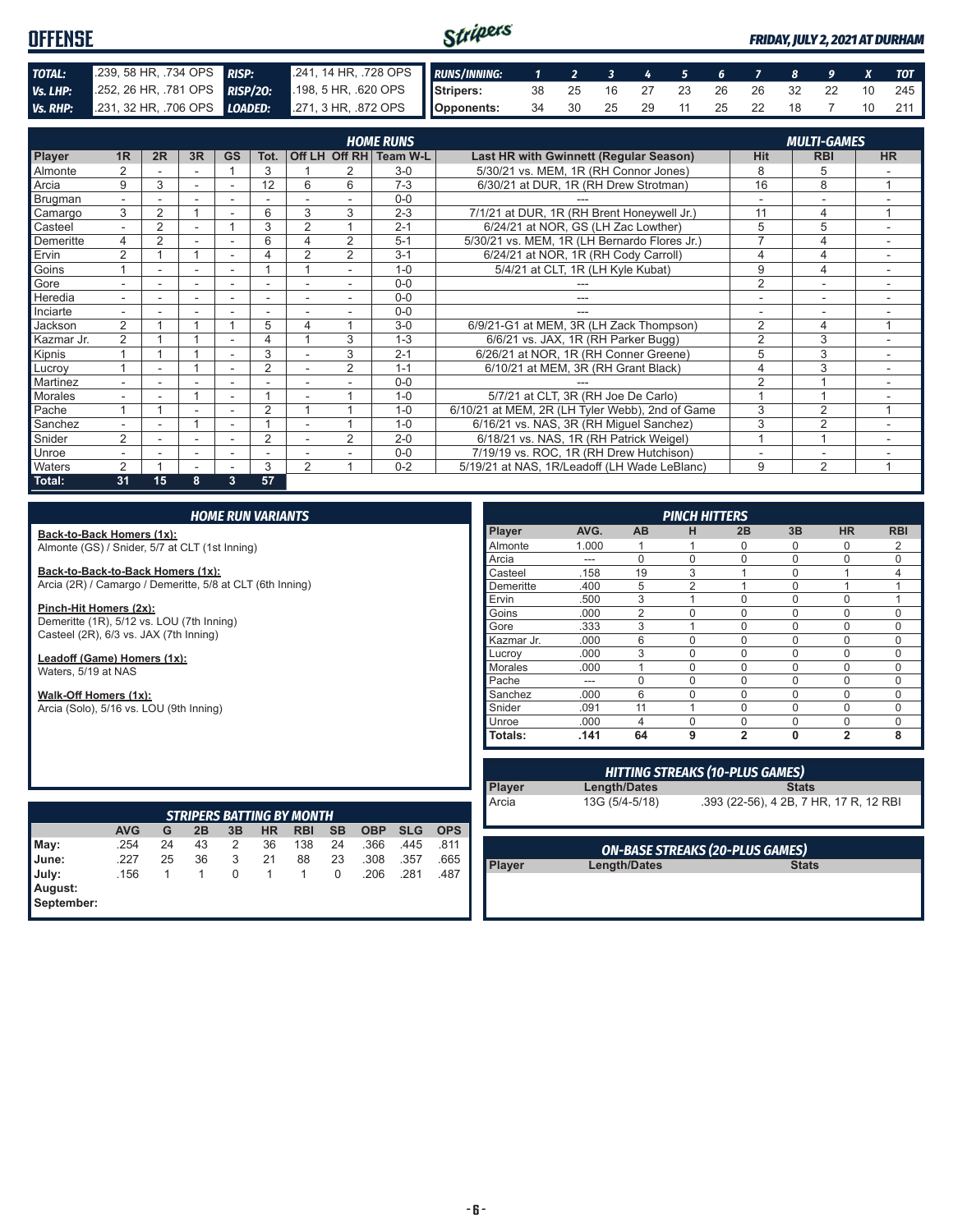# **13 ORLANDO ARCIA** *- SS - 26 YRS - ANACO, VENEZUELA*

*SEASON WITH GWN:*.301, 12 HR, 27 RBI, 5 SB, .912 OPS *HIT STREAK:* -1G *7/1 @ DUR:*0-3, BB, 2 SO *ROAD TRIP:* .250 (7-28), HR, 3 R, 2 RBI, SB

- **• Leaderboard:** Entering 7/2, ranks among Triple-A East top 10 in R (1st, 40), H (1st, 59), TB (1st, 106), HR (T-5th, 12), XBH (T-5th, 23), and 2B (T-9th, 11).
- **• 2021 with GWN: Has reached base safely in 45 of 49G (91.8%)** ... **5/4-5/18:**  Hit safely in his first 13G (.393, 7 HR, 17 R, 12 RBI, 2 SB, 1.301 OPS) ... **5/9 at CLT:** Tied GWN's single-game homer record with 3 solo blasts (3-for-4, 4 R, 4 RBI) ... **5/15 vs. LOU:** Launched game-winning solo HR (#6) in 8th ... **5/16 vs. LOU:** Blasted walk-off solo HR (#7) in 9th ... **6/10 at MEM:** Set season high with 4 hits (4-for-5, 2B, 2 R) ... **6/18 vs. NAS:** Went 3-for-5 with 3 XBH, including solo HR (#11) and game-tying double in 10th, scored walk-off winning run ... **6/5-6/23:**  Posted a team-best 14G on-base streak, batting .333 (17-for-51, 4 2B, 3 HR, 11 R, 8 RBI, 1 SB, 6 BB) in that span.
- **• 2021 with MIL:** Was on Milwaukee's Opening Day roster and batted .091 (1-for-11, 1 RBI) in 4G before being traded to Atlanta on 4/6 (sent to Alternate Site).
- **• Spring Training:** .191, 4 2B, 4 R, 6 RBI, .517 OPS in 19G with Milwaukee.
- **• 2020:** Spent 59 games with the Brewers, batting .260 (10 2B, 1 3B, 5 HR, 22 R, 20 RBI, 2 SB) ... Played in 2 Postseason games (.143, 1-for-7, 1 HR, 2 RBI).
- **• Acquired:** Via trade with Milwaukee in exchange for RHP Chad Sobotka and RHP Patrick Weigel (4/6/21) ... Originally signed by Milwaukee as a NDFA (10/22/10).
- **• MLB Career:** .244, 69 2B, 7 3B, 42 HR, 180 RBI, 39 SB in 542G with Milwaukee (2016-21) ... Played in the Postseason from 2018-20 (.295, 4 HR, 6 RBI in 13G).

# **17 JOHAN CAMARGO** *- INF - 27 YRS - PANAMA CITY, PANAMA*

*SEASON WITH GWN:*.312, 6 HR, 19 RBI, 0 SB, .924 OPS *HIT STREAK:* 4G (6/27-) *7/1 @ DUR:* 2-4, 2B, HR, R, RBI *ROAD TRIP:* .296 (8-27), 2 2B, 2 HR, 5 RBI **• Leaderboard:** Entering 7/2, ranks among Triple-A East top 10 in OBP (5th, .410,

- AVG (8th, .312), and R (T-9th, 30). **• 2021 with GWN: Has hit safely in 15 of 18G since 6/10, batting .368 (25-for-68, 5 2B, 1 3B, 3 HR, 12 R, 9 RBI, 1.030 OPS)** ... **5/4-5/22:** Hit safely in each of his first 9G (.364, 2 2B, 3 HR, 13 R, 8 RBI) ... **5/8 at CLT:** Notched his first career multi-homer game (2-for-4, 2 HR, 2 RBI) ... **6/5 vs. JAX:** Started 5-4-3 triple play, Gwinnett's first since 5/28/19 at TOL ... **6/10 at MEM:** Homered for first time since 5/8 (2-run, #4) in 4-for-5, 2-RBI effort.
- **• Gwinnett Career:** Has hits in 70 of 92G (76.1%) since 2017, batting .332 (119-for-358, 25 2B, 2 3B, 15 HR, 63 R, 61 RBI, 1 SB, .940 OPS).
- **• 2021 with ATL:** In 5 stints with the Braves, batting .000 (0-for-15, 1 R) in 14G.
- **• Spring Training:** .186, 2 2B, 1 HR, 4 R, 3 RBI in 18G with Atlanta.
- **• 2020:** Made Braves' Opening Day roster and batted .200 (8 2B, 4 HR, 16 R, 9 RBI) in 35G ... Added to the NLCS roster in place of injured Adam Duvall prior to Game 2 and played in 4G (.250, 2-for-8, 1 2B, 1 RBI).
- **• Acquired:** NDFA (7/2/10) out of Panama City, Panama.
- **• MLB Career:** .257, 68 2B, 4 3B, 34 HR, 144 RBI, 2 SB in 363G with Atlanta (2017- 21) ... Played in 2018 and 2020 Postseasons (.087, 1 2B, 1 RBI in 8G).

# **9 RYAN CASTEEL** *- 1B/C - 30 YRS - CHATTANOOGA, TN*

*SEASON WITH GWN:*.267, 3 HR, 16 RBI, 0 SB, .806 OPS *HIT STREAK:* 1G (7/1-) *7/1 @ DUR:*2-4, SO *ROAD TRIP:* .250 (3-12), HR, R, 5 RBI

- **• 2021 with GWN: 5/15-5/18:** Had 6 RBI in 3G span, including 5/15 vs. LOU (1-for-2, GW 3-run double, 3 RBI) and 5/16 vs. LOU (1-for-3, HR, 2 RBI) ... **6/2 vs. JAX:** Notched a pinch-hit 2-run double ... **6/3 vs. JAX:** Hit a pinch-hit 2-run HR (#2) ... **6/24 at NOR:** Crushed game-winning grand slam (#3) in 6-2 victory (1-for-4, 4 RBI), his 2nd career slam (first since 7/20/13 with Adv-A Modesto).
- **• Spring Training:** Did not play in Atlanta's MLB camp.
- **• 2020:** Was not on the Braves' 60-man player pool ... Did not play.
- **• 2019:** Played 118G with Double-A Mississippi, batting .263 (21 2B, 2 3B, 21 HR, 73 RBI, .811 OPS) ... Ranked 2nd in the Southern League in homers and RBI, 3rd in slugging (.477) ... Was his 2nd career 20-homer season (hit 22 in 2013).
- **• Acquired:** MiLB FA (3/14/21) ... Originally Colorado's 17th-round pick in 2010 out of Cleveland State Community College (Cleveland, TN).

# **18 PHILLIP ERVIN** *- OF - 28 YRS - MOBILE, AL*

*SEASON WITH GWN:*.178, 4 HR, 16 RBI, 7 SB, .629 OPS *HIT STREAK:* 1G (7/1-)

- *7/1 @ DUR:*1-3, SO *ROAD TRIP:* .125 (2-16), HR, 2 R, 2 RBI **• 2021 with GWN: 6/2 vs. JAX:** Hit a decisive 3-run HR (#1) and tallied a seasonhigh 4 RBI (1-for-4, R) ... **6/13 at MEM:** Belted a game-tying 2-run HR (#2) with 2 outs in the 9th of an eventual 7-6 loss (1-for-3, 1 R, 2 RBI).
- **• Spring Training:** .276, 0 HR, 2 RBI, 1 SB, .647 OPS in 18G with Atlanta ... DFA'd on 3/28, outrighted to the Alternate Training Site on 4/3.
- **• 2020:** Between Cincinnati and Seattle, hit .149 with 3 2B, 4 RBI, 1 SB in 37G ... DFA'd by the Reds (8/28), Mariners (12/16), and Chicago Cubs (2/20/21).
- **• Acquired:** Off waivers from the Chicago Cubs (2/22/21) ... Originally Cincinnati's 1st-round pick (27th overall) in 2013 out of Samford University (Homewood, AL).
- **• MLB Career:** .247, 26 2B, 8 3B, 17 HR, 68 RBI, 15 SB in 237G with CIN, SEA (2017-20) ... Talled 7 of his 8 career triples in 2019 (ranked 7th in NL).

## **8 RYAN GOINS** *- INF - 33 YRS - TEMPLE, TX SEASON WITH GWN:*.265, 1 HR, 17 RBI, 0 SB, .705 OPS *HIT STREAK:* -1G

- *7/1 @ DUR:*DNP *ROAD TRIP:* .348 (8-23), 2B, 3 R, 3 RBI **• 2021 with GWN: 5/4 at CLT:** Hit Gwinnett's first homer of the season (opposite field, solo) ... **5/12 vs. LOU:** Set season highs for hits (3-for-4) and RBI (3) ... **6/18-**
- **6/29:** Posted a season-best 8G hitting streak (.400, 10-for-25, 1 2B, 3 R, 6 RBI). **• Triple-A Career:** Has played for BUF (2013-16), LHV (2018), CLT (2019), and
- GWN (2021) ... Was teammates with MGR Matt Tuiasosopo in 2014 with BUF.
- **• Spring Training:** .391, 2 2B, 0 HR, 5 RBI, 0 SB, .960 OPS in 16G with Atlanta. **• 2020:** Played in 14G with the Chicago White Sox, batting .000 (0-for-9, 4 R) ...
- Spent most of the year at the Alternate Training Site in Schaumburg, IL.
- **• Acquired:** MiLB FA (2/25/21) ... Originally Toronto's 4th-round pick in 2009 out of Dallas Baptist University (Dallas, TX).
- **• MLB Career:** .228, 71 2B, 12 3B, 22 HR, 158 RBI in 555G with TOR, KC, CWS (2013-20) ... Played for TOR in 2015-16 Postseasons (.146, 1 HR, 5 RBI in 14G).

# **5 TERRANCE GORE** *- OF - 30 YRS - MACON, GA*

| <b>SEASON WITH GWN:</b> .250, 0 HR, 0 RBI, 12 SB, .681 OPS | <b>HIT STREAK: -1G</b>                |
|------------------------------------------------------------|---------------------------------------|
| 7/1 @ DUR: DNP                                             | <b>ROAD TRIP:</b> $.000(0-3)$ , R, SB |

- **• Leaderboard:** Entering 7/2, ranks among Triple-A East top 10 in SB (T-3rd, 12).
- **• 2021 with GWN:** Is 12-for-13 (92.3%) in stolen base attempts over 18G, has a pair of 2-steal games (5/18 at NAS, 6/18 vs. NAS) ... **6/9-G2 at MEM:** Stole 3rd and scored winning run in 8th inning of 3-1 victory.
- **• Spring Training:** Did not play in Atlanta's MLB camp.
- **• 2020:** Logged 2G in his lone season with the Los Angeles Dodgers (0 PA).
- **• Acquired:** MiLB FA (2/18/21) ... Originally Kansas City's 20th-round pick in 2011 out of Gulf Coast Community College (Panama City, FL).
- **• MLB Career:** .224, 2 2B, 1 3B, 0 HR, 1 RBI, 40 SB in 102G with KC, CHC, LAD (2014-20) ... Played in the Postseason with KC (2014-15) and CHC (2018), going 0-for-2 with 3 R, 5 SB ... Won World Series with the Royals in 2015.

# **56 ALEX JACKSON** *- C - 25 YRS - SAN DIEGO, CA*

*SEASON WITH GWN:*.220, 5 HR, 14 RBI, 1 SB, .995 OPS *HIT STREAK:* -1G *7/1 @ DUR:*0-4, 2 SO *ROAD TRIP:* .125 (1-8), 2B

- **• MLB Rehab:** Placed on Atlanta's 10-day injured list on 5/2 (strained left hamstring) ... Transferred to 60-day IL on 6/24 ... Assigned to rehab with Gwinnett twice, on 5/21 and 6/30.
- **• 2021 with GWN: Has 5 HR in his last 9G since 5/27, batting .273 (9-for-33, 7 R, 14 RBI, 1.207 OPS)** ... **5/27 vs. MEM:** Set career highs in HR (3) and RBI (7) in 4-for-4 effort ... **6/9-G1 at MEM:** Belted a GW 3-run HR (#5) in 5-4 win.
- **• Gwinnett Career:** Of his 101 career hits with the Stripers, 61 (60.3%) have gone for extra bases (22 2B, 3 3B, 36 HR) ... Has an .830 OPS in 132G.
- **• 2021 with Atlanta:** Made the Braves' Opening Day roster for the first time in his career ... Hit .043 (1-for-23, 2 R) in 10G prior to the injury.
- **• Spring Training:** .194, 2 2B, 2 HR, 8 RBI, .716 OPS in 14G with Atlanta.
- **• 2020:** Spent most of the year at the Alternate Training Site in Gwinnett ... In 5G with Atlanta, batted .286 (2-for-7, 1 2B).
- **• Acquired:** Via trade with Seattle in exchange for RHP Max Povse and RHP Rob Whalen (11/28/16) ... Originally the Mariners' 1st-round pick (6th overall) in 2014 out of Rancho Bernardo High School (San Diego, CA).
- **• MLB Career:** .070, 1 2B, 2 R, 0 RBI in 19G with Atlanta (2019-21).

# **4 SEAN KAZMAR JR.** *- INF - 36 YRS - VALDOSTA, GA*

*SEASON WITH GWN:*.189, 4 HR, 14 RBI, 1 SB, .613 OPS *HIT STREAK:* -2G

- *7/1 @ DUR:*0-3, BB, 2 SO *ROAD TRIP:* .158 (3-19)
- 
- **• 2021 with GWN: 5/25 vs. MEM:** Lined a walk-off single in the 9th for a 2-1 win, his first career walk-off RBI with Gwinnett ... **6/6 vs. JAX:** Tied Joey Terdoslavich for 3rd on Gwinnett's career home run list (#41, 1-for-4, 1 RBI).
- **• Gwinnett Career:** Batting .265 (638-for-2405, 131 2B, 12 3B, 41 HR, 290 R, 284 RBI, 24 SB) in 701G over 8 seasons ... Leads in career G, AB, H, TB (915), 2B, R, RBI ... Ranks 2nd in career 3B (12) ... Ranks T-3rd in career HR (41).
- **• 600 Club:** His 638 hits are 4th-most in Richmond/Gwinnett history (Larry Whisenton leads with 657) ... Is one of 5 in RICH/GWN history with 600 hits.
- **• 2021 with ATL:** Contract selected on 4/17, has spent 2 stints with Atlanta (4/17- 4/23, 5/4-5/7), going 0-for-2 ... Pinch hit on 4/17 at the Chicago Cubs, marking his first MLB appearance in 4,589 days since 9/23/08 with San Diego ... The last player with a bigger gap between MLB appearances was Ralph Winegarner (13 years, 14 days between 6/23/36 with CLE and 7/7/49 with STL).
- **• Spring Training:** .409, 3 HR, 9 RBI, 0 SB, 1.415 OPS in 25G with Atlanta.
- **• 2020:** Was an NRI to Braves Spring Training, but not on 60-man player pool.
- **• Acquired:** MiLB FA (12/7/20) ... Originally San Diego's 5th-round pick in 2004 out of the College of Southern Nevada.
- **• MLB Career:** .195, 1 2B, 0 3B, 0 HR, 2 RBI in 22G with San Diego (2008) and Atlanta (2021).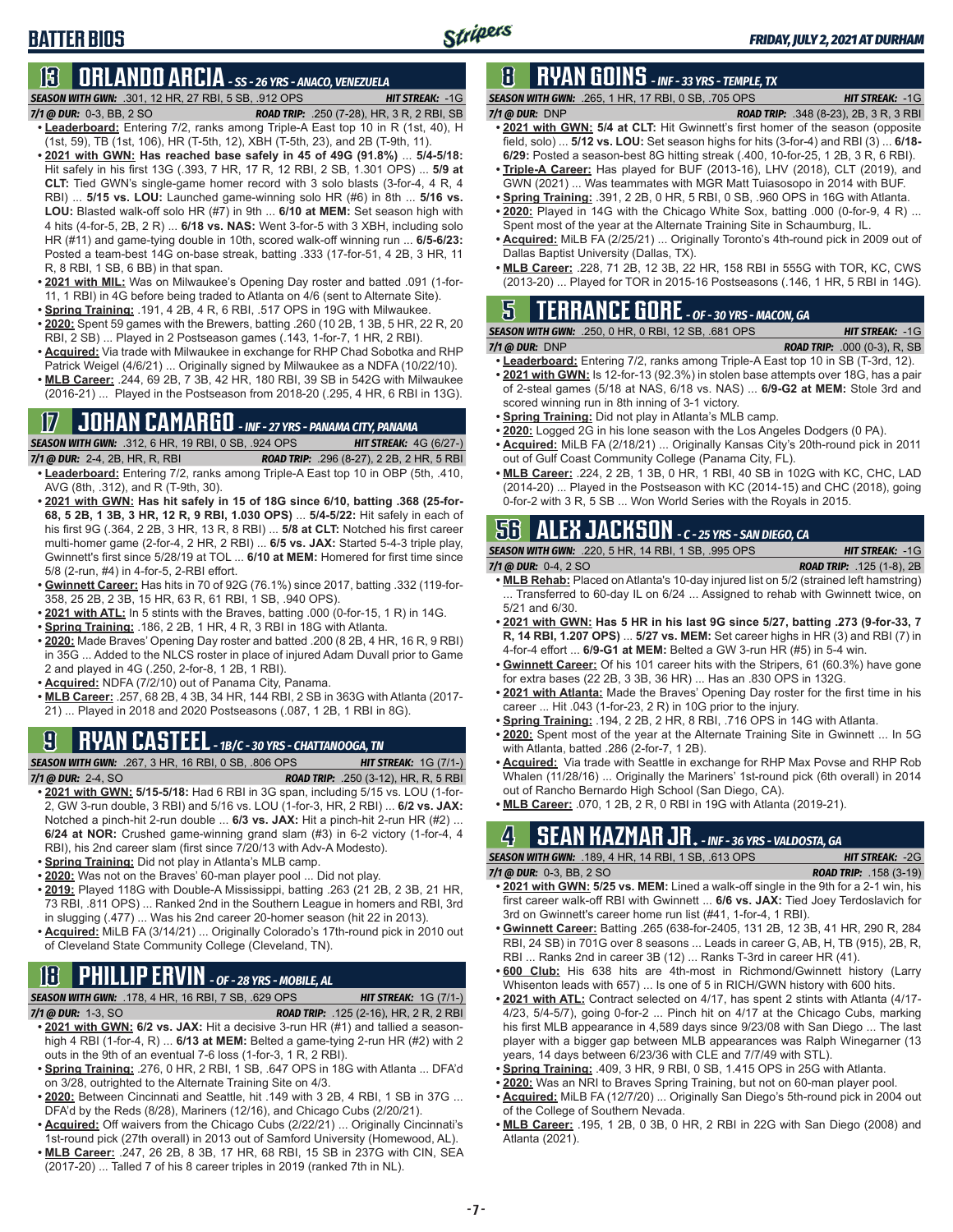# **BATTER BIOS**

## **22 JASON KIPNIS** *- INF - 34 YRS - NORTHBROOK, IL SEASON WITH GWN:*.253, 3 HR, 9 RBI, 0 SB, .796 OPS *HIT STREAK:* -1G

- *7/1 @ DUR:*DNP *ROAD TRIP:* .250 (5-20), 3 2B, HR, 3 R, RBI **• 2021 with GWN: 5/28 vs. MEM:** Belted a decisive 3-run HR (#1, 2-for-3, 3 RBI) 6/16 at NAS: Hit another game-winning HR (#2), a 2-run shot (2-for-4,, 2 RBI).
- **• Spring Training:** .241, 1 2B, 1 HR, 2 R, 3 RBI in 12G with Atlanta ... Released on 3/27, re-signed to MiLB deal on 3/29.
- **• 2020:** In his lone season with the Chicago Cubs, hit .237 (8 2B, 1 3B, 3 HR, 16 RBI, 1 SB) in 44G ... Played in 2G during the Postseason (0-for-3, 1 BB, 1 SO) ... Elected Free Agency on 10/28.
- **• Acquired:** MiLB FA (3/29/21) ... Originally Cleveland's 2nd-round pick in 2009 out of Arizona State University (Tempe, AZ).
- **• MLB Career:** .260, 260 2B, 24 3B, 126 HR, 545 RBI, 136 SB in 1,165G with CLE, CHC (2011-20) ... Was 2-time AL All-Star with the Indians (2013, 2015) ... Hit .192 (3 2B, 1 3B, 4 HR, 9 RBI) in 26G during the Postseason with CLE (2013, 2016-18) and CHC (2020).

# **62 JONATHAN LUCROY** *- C - 35 YRS - EUSTIS, FL*

*SEASON WITH GWN:*.224, 2 HR, 15 RBI, 0 SB, .678 OPS *HIT STREAK:* -1G

*7/1 @ DUR:*DNP *ROAD TRIP:* .333 (3-9), 2B, R

- **• 2021 with GWN: 5/26 vs. MEM:** Went 2-for-4 with a 3-run double and 4 RBI ... **6/10 at MEM:** Blasted a 3-run HR (#2, 2-for-3, 3 RBI) ... **6/18 at NAS:** Hustled up the 1B line to force walk-off throwing error (Keston Hiura) in 8-7 win.
- **• 2021 with WSH:** Signed by Washington on 4/6, played 5G (.357, 5-for-14, 1 2B, 2 RBI) ... DFA'd on 4/12, outrighted and elected free agency on 4/14.
- **• Spring Training:** .333, 1 2B, 1 R, .867 OPS in 14G with Chicago White Sox ... Released on 3/30 (had signed a MiLB deal on 2/11).
- **• 2020:** Signed by Boston to a MiLB deal on 2/19 ... Contract selected on 7/17 and played in 1G (7/24 vs. BAL, no AB) ... DFA'd on 7/29, released on 9/15 ... Signed with Philadelphia on 9/15 and joined Alternate Site (no MLB call-up).
- **• Acquired:** MiLB FA (5/17/21) ... Originally Milwaukee's 3rd-round pick in 2007 out of the University of Louisiana-Lafayette.
- **• MLB Career:** .274, 217 2B, 24 3B, 108 HR, 547 RBI, 30 SB in 1,208G with MIL, TEX, COL, OAK, LAA, CHC, BOS, WSH (2010-21) ... 2-time NL All-Star (2014, 2016 with MIL) ... Played in Postseason for MIL (2011), TEX (2016), COL (2017), OAK (2018), batting .235 with 1 HR, 6 RBI in 15G.

## **20 JONATHAN MORALES** *- C - 26 YRS - ARROYO, PUERTO RICO*

*SEASON WITH GWN:*.111, 1 HR, 6 RBI, 0 SB, .294 OPS *HIT STREAK:* 1G (6/27-)

- *7/1 @ DUR:*DNP *ROAD TRIP:* .182 (2-11) **• 2021 with GWN: 5/7 at CLT:** Tied his single-game career high with 5 RBI, going 2-for-6 with a 3-run HR (#1) in the 9th.
	- **• Spring Training:** .250, 0 HR, 1 RBI, 0 SB, 1.200 OPS in 12G with Atlanta.
- **• 2020:** Spent entire year at Braves Alternate Site in Gwinnett (no MLB debut) ... Played for Caguas of the Puerto Rican Winter League (.394, 3 HR, 9 RBI in 13G), earning PWL Postseason All-Star honors.
- **• 2019:** Hit .240 (13 2B, 2 HR, 27 R, 25 RBI) in 80G between Double-A Mississippi and Gwinnett ... Logged 1 game during the IL Playoffs (0-for-1, BB).
- **• Acquired:** Braves' 25th-round pick in 2015 out of Miami-Dade Community College.

### **15 CRISTIAN PACHE** *- OF - 22 YRS - SANTO DOMINGO CENTRO, D.R. SEASON WITH GWN:*.221, 2 HR, 8 RBI, 1 SB, .666 OPS *HIT STREAK:* -1G

- *7/1 @ DUR:* 0-4, 3 SO *ROAD TRIP:* .160 (4-25), 2B, 2 RBI **• MLB.com Prospect Ranks:** #1 (Braves Top 30), #10 (Top 100).
- **• 2021 with GWN: 5/29-6/1:** Joined Stripers on rehab assignment, played 1G before being activated/optioned on 6/2 ... **6/5 vs. JAX:** Went 3-for-6 with 2 doubles, including game-tying 2-run double in 9th ... **6/10 at MEM:** Tallied his first career multi-homer game (3-for-5, 2 HR, 3 R, 4 RBI) ... **6/30 at DUR:** Notched last-AB game-winning RBI single in 9th for 2-1 win (2-for-3, 2B, RBI).
- **• 2021 with ATL:** On Atlanta's Opening Day roster for the first time ... Hit .111 (3 2B, 1 HR, 6 R, 4 RBI) in 22G ... Placed on IL twice, on 4/14 and 5/14 ... Was at the Alternate Training Site from 4/24-4/30.
- **• Spring Training:** .184, 2 2B, 1 3B, 4 R, 3 RBI, 2 SB in 17G with Atlanta.
- **• 2020:** Spent most of the year at the Alternate Training Site ... Made his MLB debut on 8/21 vs. Philadelphia (1-for-4) ... Played just 2G during regular season (.250) ... Also made MLB Postseason debut (.182, 1 2B, 1 HR, 4 R, 4 RBI in 12G).
- **• 2019:** Between Mississippi (104G) and Gwinnett (26G), hit .277 (36 2B, 9 3B, 12 HR, 63 R, 61 RBI, 8 SB, .802 OPS) in 130G ... Named a Southern League Postseason All-Star and MLB All-Star Futures Game participant.
- **• Acquired:** NDFA (7/4/15) out of Santo Domingo Centro, D.R.
- **• MLB Career:** .119, 3 2B, 0 3B, 1 HR, 4 RBI, 0 SB in 24G with Atlanta (2020-21).

## **2 YOLMER SANCHEZ** *- INF - 29 YRS - MARACAY, VENEZUELA SEASON WITH GWN:*.181, 1 HR, 11 RBI, 3 SB, .530 OPS *HIT STREAK:* -1G

*7/1 @ DUR:*0-3, SO *ROAD TRIP:* .182 (4-22), RBI

- 
- **• 2021 with GWN: 5/7 at CLT:** Went 3-for-5 with 3 runs, 3 RBI and Gwinnett's first triple of the year ... **6/9-G2 at MEM:** Stole home plate as part of a double-steal with Drew Waters, scored tying run in 3-1 win (1-for-2, R, SB) ... **6/16 vs. NAS:** After going 30G without a homer, launched his 1st of the year (3-run, 1-for-2, 3 RBI).
- **• Spring Training:** .190, 0 XBH, 2 RBI, 1 SB, .451 OPS in 15G with Baltimore ... DFA'd on 3/27, released on 3/30.
- **• 2020:** Played 11G with the Chicago White Sox, batting .313 (3 2B, 1 HR, 1 RBI, 1.164 OPS) ... Made his MLB Postseason debut in the ALWCS (1G, no at-bat).
- **• Acquired:** MiLB FA (3/31/21) ... Originally a NDFA with Chi. White Sox (5/29/09).
- **• MLB Career:** .245, 113 2B, 24 3B, 32 HR, 215 RBI, 30 SB in 657G with the Chi. White Sox (2014-20) ... Won an AL Gold Glove in 2019 (.987 FPCT at 2B).

# **26 TRAVIS SNIDER** *- OF/INF - 33 YRS - KIRKLAND, WA*

| <b>SEASON WITH GWN: .161, 2 HR, 4 RBI, 0 SB, .619 OPS</b> | <b>HIT STREAK: -2G</b>         |
|-----------------------------------------------------------|--------------------------------|
| 7/1 @ DUR: DNP                                            | <b>ROAD TRIP:</b> $.091(1-11)$ |

- **• 2021 with GWN: 5/5-5/9:** Drew 8 walks in his first 3G ... **6/3 vs. JAX:** Recorded first multi-hit game (2-for-3, R) ... **6/18 vs. NAS:** Homered for the first time since 5/7 at CLT, a solo shot (#2) as part of 6-run comeback in 8-7 win (1-for-3, 2 RBI). **• Spring Training:** Did not play in Atlanta's MLB camp.
- **• 2020:** Signed by Miami on 7/24 and reported to the Marlins' Alternate Training Site
- in Jupiter, FL, but was released on 8/27 and did not reach the Majors.
- **• 2019:** Played for Triple-A Reno in Arizona's system (.294, 22 2B, 4 3B, 11 HR, 41 RBI, 3 SB, .899 OPS in 93G).
- **• Acquired:** MiLB FA (2/26/21) ... Originally Toronto's 1st-round pick (14th overall) in 2006 out of Henry M. Jackson High School (Mill Creek, WA).
- **• MLB Career:** .244, 100 2B, 7 3B, 54 HR, 212 RBI, 22 SB in 630G with TOR, PIT (2008-15) ... Played for PIT in the Postseason from 2013-15 (.250, 1-for-4 in 3G).

# **11 Drew WATERS** *- OF - 22 YRS - ATLANTA, GA*

*SEASON WITH GWN:*.218, 3 HR, 10 RBI, 12 SB, .647 OPS *HIT STREAK:* -3G

*7/1 @ DUR:*0-4, 3 SO *ROAD TRIP:* .030 (1-33), 4 R, 4 SB

- **• Leaderboard:** Entering 7/2, ranks among Triple-A East top 10 in SB (T-3rd, 12). **• Futures Game:** Will play for the NL Team in the 2021 SiriusXM All-Star Futures Game on 7/11 at Coors Field ... Is the 7th active Gwinnett player selected to the
- game (1st since RHP Touki Toussaint in 2018).
- **• MLB.com Prospect Ranks:** #2 (Braves Top 30), #26 (Top 100 Prospects).
- **• 2021 with GWN: 5/15-6/10:** Hit .316 (25-for-79, 4 2B, 3 HR, 16 R, 9 RBI, 6 SB, .906 OPS) in 21G ... **5/18 at NAS:** Recorded his first career multi-HR game (3-for-5, 2 HR, 3 RBI) and became the first GWN player to homer from both sides of the plate since Mel Rojas Jr. (7/7/16 at CLT) ... **5/19 at NAS:** Fell a triple shy of the cycle in his first 4-hit game at Triple-A (4-for-5, 2B, HR, 2 R, 2 RBI, 2 SB) ... **6/9-G2 at MEM:** Lined RBI single in 8th (2-for-3, R, RBI) for last-at-bat 3-1 win.
- **• Spring Training:** .500, 1 2B, 0 HR, 2 RBI, 1 SB in 4G with Atlanta.
- **• 2020:** Spent entire year at Braves Alternate Site in Gwinnett (no MLB debut).
- **• 2019:** Hit .309 (40 2B, 9 3B, 7 HR, 80 R, 52 RBI, 16 SB) in 134G with Double-A Mississippi and Gwinnett ... Won Southern League Batting Title (.319, best in MIS history) and Most Valuable Player (1st in MIS history) ... Ranked among MiLB top 5 in doubles (T-3rd, 40) and hits (5th, 163).
- **• Acquired:** Braves' 2nd-round pick in 2017 out of Etowah High School (Woodstock, GA) ... Named Gatorade Georgia Baseball Player of the Year in 2017.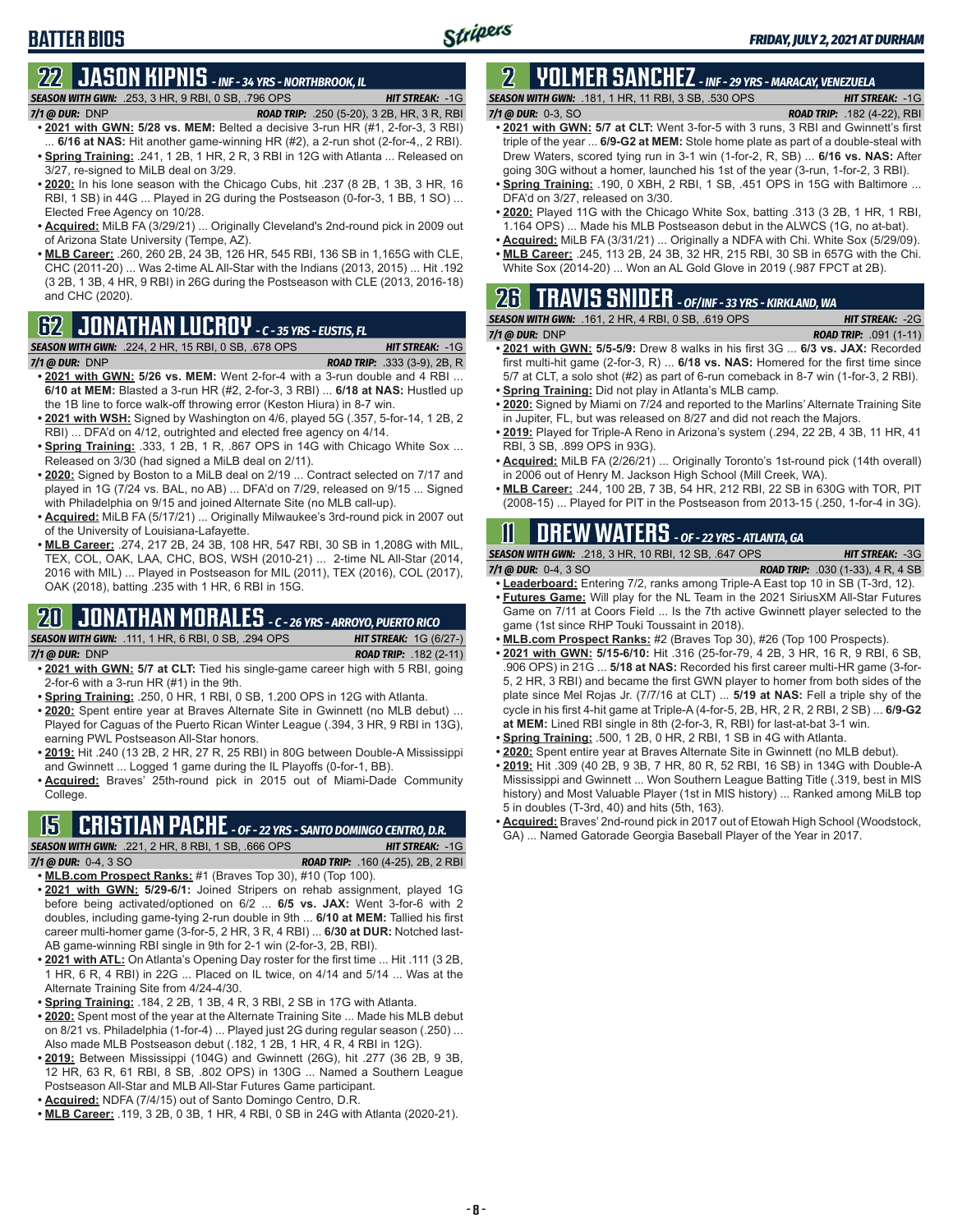## **SEASON SUMMARY**



## **TEAM HIGHS & LOWS**

| <b>OFFENSE:</b>                                                                                                                                                            |  |
|----------------------------------------------------------------------------------------------------------------------------------------------------------------------------|--|
|                                                                                                                                                                            |  |
|                                                                                                                                                                            |  |
|                                                                                                                                                                            |  |
|                                                                                                                                                                            |  |
|                                                                                                                                                                            |  |
|                                                                                                                                                                            |  |
|                                                                                                                                                                            |  |
|                                                                                                                                                                            |  |
|                                                                                                                                                                            |  |
|                                                                                                                                                                            |  |
|                                                                                                                                                                            |  |
|                                                                                                                                                                            |  |
|                                                                                                                                                                            |  |
|                                                                                                                                                                            |  |
|                                                                                                                                                                            |  |
|                                                                                                                                                                            |  |
|                                                                                                                                                                            |  |
| <b>PITCHING:</b>                                                                                                                                                           |  |
|                                                                                                                                                                            |  |
|                                                                                                                                                                            |  |
|                                                                                                                                                                            |  |
|                                                                                                                                                                            |  |
|                                                                                                                                                                            |  |
| $M_{\text{out}}$ iii $M_{\text{in}}$ iii $\Omega_{\text{out}}$ and $\Omega_{\text{out}}$ iii $M_{\text{out}}$ in $M_{\text{out}}$ iii $M_{\text{out}}$ in $M_{\text{out}}$ |  |

Most Hits Allowed, Game ..........................................................16 (5/5 at Charlotte) Fewest Hits Allowed, Game ......................................................2 (6/10 at Memphis) Most Home Runs Allowed, Game ...................................3 (5x, last: 6/25 at Norfolk) Most Hit Batsmen, Game ..........................................................3 (6/11 at Memphis) Most Wild Pitches, Game ............................................ 3 (3x, last: 5/21 at Nashville)

#### **DEFENSE:**

| Most Double Plays Turned, Game  3 (3x, last: 7/1 at Durham) |  |
|-------------------------------------------------------------|--|
|                                                             |  |
|                                                             |  |
|                                                             |  |
|                                                             |  |
|                                                             |  |

## **TEAM MISCELLANEOUS**

| Largest Blown Lead (Loss)3 Runs (2x, last: 6/13 at Memphis, 4-1, 6-7) |
|-----------------------------------------------------------------------|
|                                                                       |
|                                                                       |
|                                                                       |
|                                                                       |
|                                                                       |
|                                                                       |
|                                                                       |
|                                                                       |
|                                                                       |

## **INDIVIDUAL HIGHS & LOWS**

| <b>HITTING (GAME):</b> |  |
|------------------------|--|
|                        |  |
|                        |  |
|                        |  |
|                        |  |
|                        |  |
|                        |  |
|                        |  |
|                        |  |
|                        |  |
|                        |  |
|                        |  |
|                        |  |
|                        |  |
|                        |  |

#### **PITCHING (GAME):**

#### **DEFENSE (GAME):**

## **STREAKS**

| OFFENSIVE (LONGEST IN 2021 ONLY): |  |  |
|-----------------------------------|--|--|
|-----------------------------------|--|--|

#### **PITCHING (LONGEST IN 2021 ONLY):**

## **LAST TIME IT HAPPENED (GWINNETT REGULAR-SEASON HISTORY)**

#### **INDIVIDUAL OFFENSE:**

|                         | Back-to-Back-to-Back Homers  Arcia/Camargo/Demeritte (5/8/21 at Charlotte) |
|-------------------------|----------------------------------------------------------------------------|
|                         |                                                                            |
|                         |                                                                            |
|                         |                                                                            |
|                         |                                                                            |
|                         |                                                                            |
|                         |                                                                            |
|                         |                                                                            |
|                         |                                                                            |
|                         |                                                                            |
|                         |                                                                            |
| INDIVIDUAL PITCHING:    |                                                                            |
| 9 0-Inning Perfect Game | Never                                                                      |

| 9.0-Inning No-Hitter (Solo)Todd Redmond (5/28/10 at Louisville)                 |
|---------------------------------------------------------------------------------|
| 9.0-Inning No-Hitter (Comb.)  Wooten/Marksberry/Ramirez (6/30/16 at Louisville) |
|                                                                                 |
|                                                                                 |
| 21 Consecutive Saves Converted Jairo Asencio (9/6/09-8/8/11)                    |
| 25.0-Inning Scoreless Streak Stephen Marek, 25.1 IP (6/6/10-8/2/10)             |
|                                                                                 |

| <b>TEAM OFFENSE:</b>  |  |
|-----------------------|--|
|                       |  |
|                       |  |
|                       |  |
|                       |  |
|                       |  |
|                       |  |
|                       |  |
|                       |  |
|                       |  |
|                       |  |
|                       |  |
|                       |  |
|                       |  |
|                       |  |
| <b>TEAM PITCHING:</b> |  |

#### **TEAM DEFENSE:**

|  | Turn a Triple Play 6/5/21 vs. Jacksonville (Camargo-Kipnis-Snider) |
|--|--------------------------------------------------------------------|
|  |                                                                    |

# **TEAM MISCELLANEOUS:**<br>18-Run Margin of Victory....

| 21-Run Margin of Defeat…………………………………7/13/12 at Louisville (Lost 1-22) |
|-----------------------------------------------------------------------|